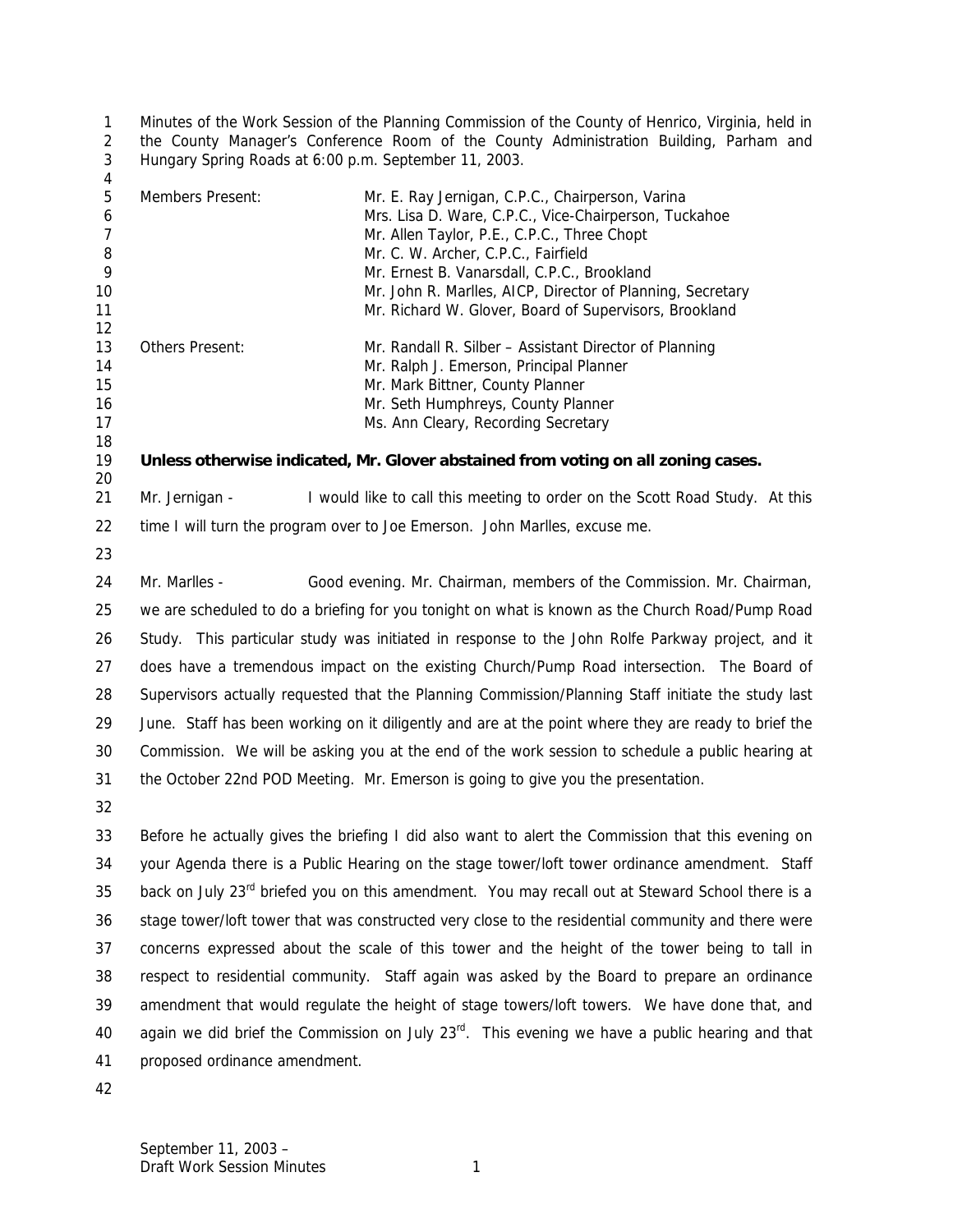In very simply terms what the ordinance amendment would do is take loft towers or stage towers out of the list of structures that are exempted from the height requirements in the A-1 District or Residential Districts and will permit stage towers or loft towers that are higher than 45' (unintelligible) and that gives the County the ability to add conditions. First of all if you look at proposals for stage towers or loft towers on a case by case and to add conditions on height, setbacks, and any other conditions that are appropriate to that particular site. It is very straight forward, very simply amendment. Again, at the Public Hearing I'll be giving the presentation tonight and I think we have some contact questions, but I not sure we are going to have a (unintelligible) for stage towers and loft towers (unintelligible). It is something that we can take care of so that we don't need to have this problem. With that I will turn the meeting over to Joe Emerson who will present the briefing on the Land Use Study. That concludes my presentation.

Mr. Joe Emerson **-** Good evening.

Mr. Jernigan - Good evening.

Mr. Vanarsdall - Good evening, Joe.

 Mr. Emerson - As all of you know we have been working on the Church Road/Pump Road Study for quite some time. Seth is passing out a copy of the slides and once he gets that done we will lead into the presentation. We do have a history that I would like to review with you of where we have been with this chronological history of the process.

This study, as you are aware, is prompted by the construction of the John Rolfe Parkway.

 The Department of Public Works adopted Alternative J, which is the road layout that we are dealing with as the final road layout in August of 1999. The Henrico County Board of Supervisors directed the Planning Commission and the Planning Office to conduct a land use study of the area in June 2002.

 Planning Office Staff posted a website and created a study of this area. The website itself was the first of its kind in relation to a land us documents and it did provide information to the public. It is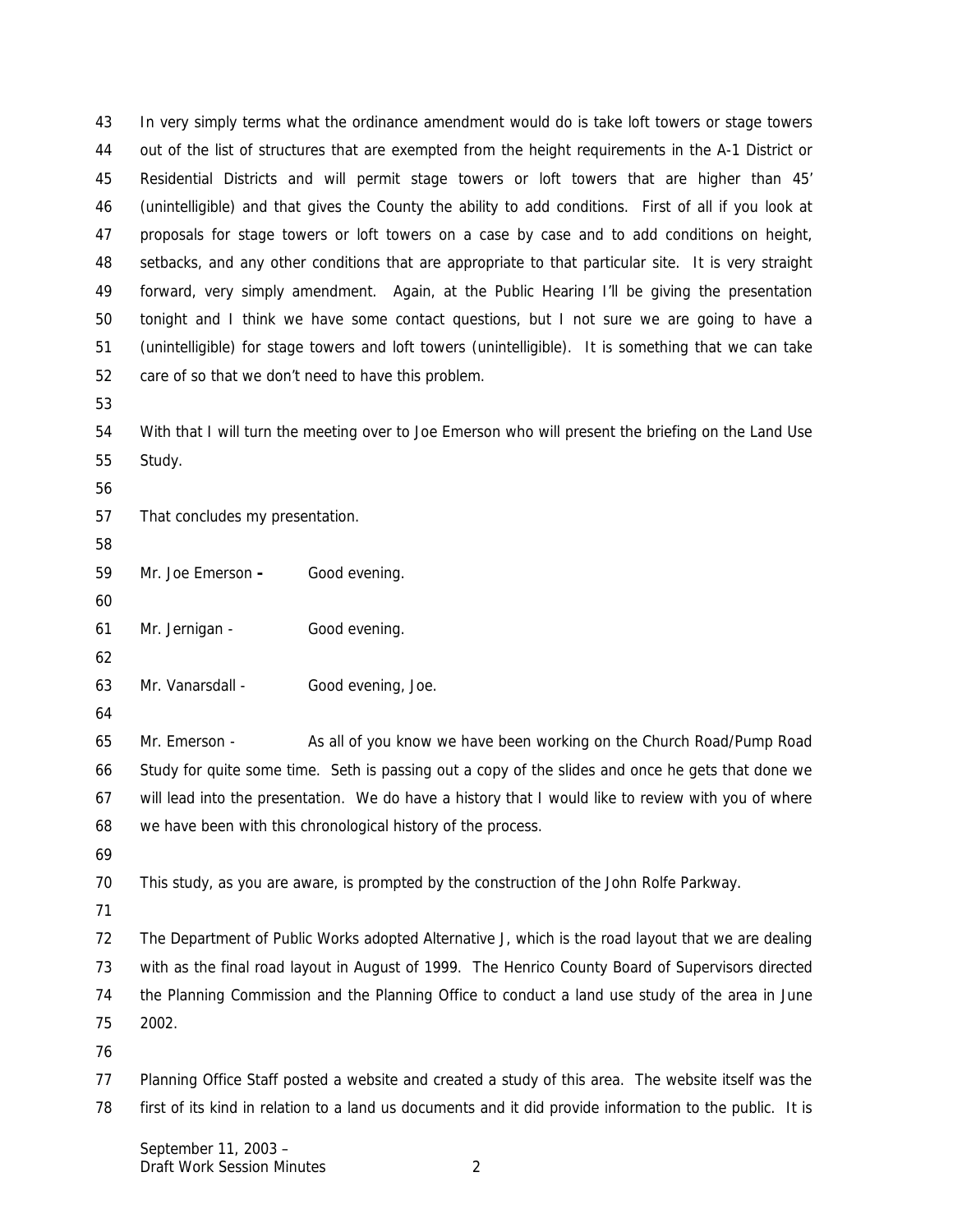still out there providing information to them on the schedule and the status of plan, as well as itself to receive input from the public. That has been quite successful, we have received quite a few comments via that site.

 A public meeting was held in September 2002 at Godwin High School where comments were received from the public regarding the proposed land uses and plan.

 Over the last several decades residential and commercial change has been occurring in the western end of Henrico County. This has created a need for transportation improvements, such as the John Rolfe Parkway.

88 As a part of this project, the existing intersection of Pump and Church Roads will be relocated further to the east. These occurrences created a need for a land use study of the area surrounding the proposed intersections of Pump Road, Church Road, and John Rolfe Parkway.

 The purpose of this study is to encourage unified, cohesive, and complementary development for this area.The study area is comprised mostly of large undeveloped or underdeveloped parcels in 94 the vicinity of the current Church/Pump Road intersection.

 Recommended Land Uses on parcels outside the Study Area will not change. So the 2010 Plan will 96 still be in place outside of this study area.

 A demographic profile of the Church/Pump area was developed for a one-mile radius around the intersection. Within this one-mile radius there are 7,558 households. The profile indicated the area was above average in both income and housing value. The average sales price for new and existing units in the County for 2001 and 2002 was approximately \$163,500, whereas it was approximately \$193,500 for this area during the same time period.

 This area is also well above the average in the category of median household income. According to the 2000 Census the median household income for the County as a whole was \$49,185, while the Church/Pump area had a median household income of \$78,100. This data seems to indicate this area has the resources to support localized neighborhood businesses and create demand for additional housing.There is not a wide variety of zoning classifications within the Study Area. It is comprised mostly of parcels zoned A-1, Agricultural District

 Several businesses are located on the corners of the existing intersection. Thompson's Market is on the southeast corner along with an Ireland Cleaners and a vegetable stand. A mulch business occupies the northeast corner. In the northwest quadrant there are two convenience stores, a millwork shop, and a daycare center. A car wash will soon join the businesses in this quadrant as well.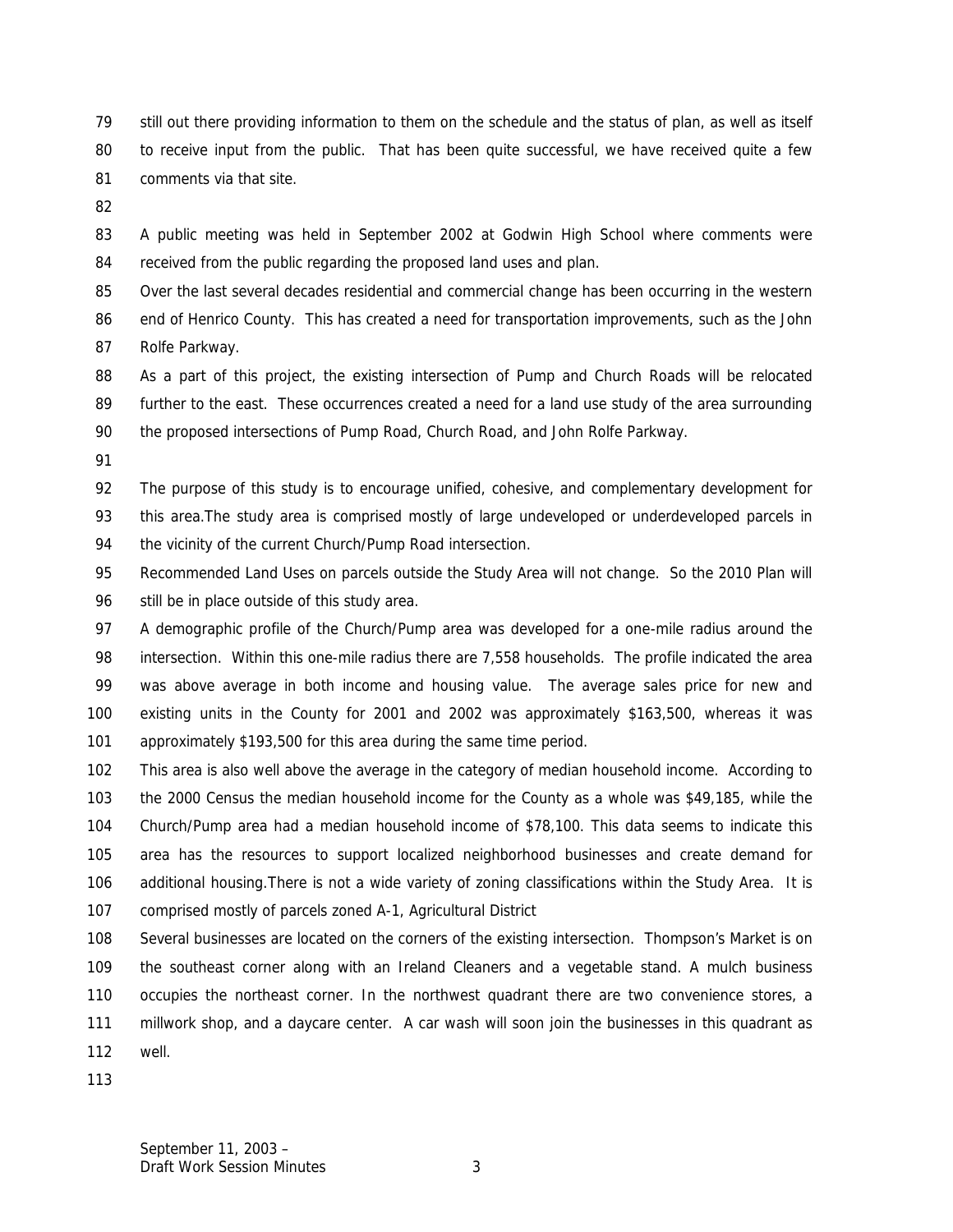The remainder of the study area is primarily undeveloped land zoned A-1, Agricultural District, with

the exception of a few residential subdivisions.

 The study area is served by water and sewer infrastructure with adequate capacity to handle future development.The road network in the study area will change significantly with the construction of John Rolfe Parkway. Currently, the intersection is comprised of a pair of two lane roads with left turn lanes at the traffic signal.

 Church Road's alignment will not be changed. It will only be widened to accommodate additional lanes. Sections of the existing road will be abandoned. I'm sure you have noted it in your study those roads are highlighted.

 John Rolfe Pkwy will come in from the south and intersect with Pump Rd south of the current intersection.

 John Rolfe Pkwy continues north past Pocahontas Middle School to W. Broad Street while Pump 128 turns and follows its original alignment.

 Pump Road will also be widened and realigned. The northern section of Pump Road will be relocated so it follows the border of the Summerwood subdivision. At the corner of the subdivision it will intersect with the new section of John Rolfe Parkway. The completion of John Rolfe Parkway and the widening of Pump Road and Church Road is treated as one project, but it will be constructed in phases.

 Phase 1 will include the construction of John Rolfe Parkway between W. Broad Street and the point where Pump Road currently widens to a four lane divided road just north of Crowncrest Drive. Also included in Phase 1 is the widening of Church Road both east and west of the future John Rolfe Parkway/Pump Road intersection.

 Phase 2 involves the construction of John Rolfe Parkway between Ridgefield Parkway and Pump Road south of the future intersection of Church Road and John Rolfe Parkway/Pump Road. Phase three completes the widening of Pump Road between Three Chopt Road and the new intersection of Pump Road and John Rolfe Parkway north of the future intersection of Church Road and John Rolfe Parkway/Pump Road.The vision for development around the future Church/Pump intersection is a unified, village concept. This includes a common architectural theme, uniform lighting, uniform signage, and enhanced landscaping.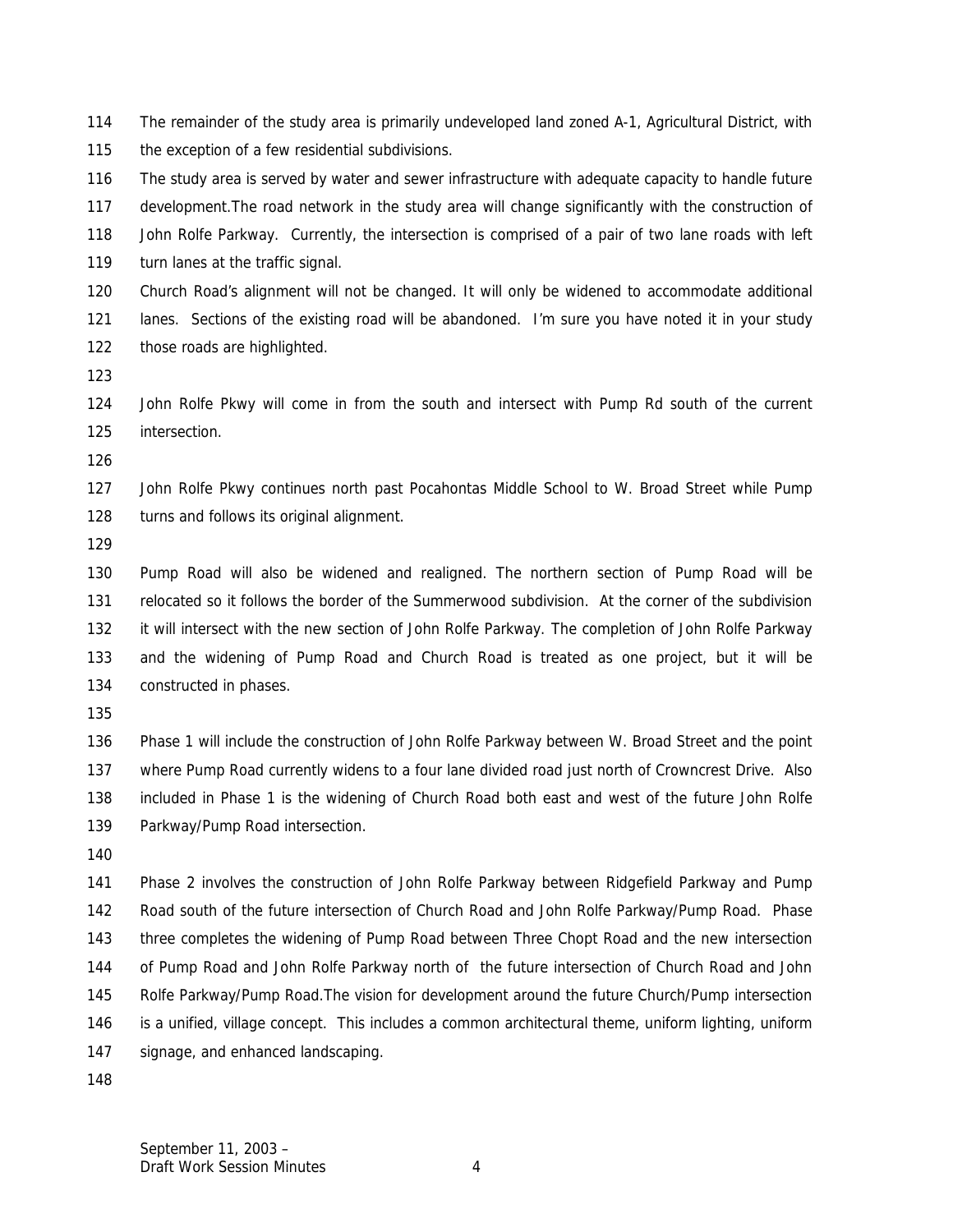The commercial uses desired for the village area would not only complement each other, but also

enhance the surrounding neighborhoods by providing services within walking distance.

 Potential neighborhood-oriented businesses could include banks, convenience stores, restaurants, retail shops, and professional offices.

 Through the use of sidewalks, enhanced pedestrian crossings, and attractive landscaping, these businesses would be easily accessible to nearby residents, who would be able to walk to many of these facilities.

 The goal is to create a neighborhood oriented commercial center. The Proposed Land Use Plan recommends a wide variety of land uses for the study area. This mix of uses assists in creating the village concept. The uses are arranged to buffer existing residential areas from the more intense 162 land use designations.

 This Plan maintains the Commercial Concentration classification for the existing businesses at the northwest corner of the Church/Pump intersection. Further west along the north side of Church Road is an area recommended for Office which transitions to an area of Suburban Residential.

 The Open Space/Recreation (OS/R) uses to the northwest are remnants of land purchased by the County for construction of the John Rolfe Parkway.

 Realignment of the Church/Pump intersection will displace the existing Thompson's Market. In this proposed plan, an area of Commercial Concentration on the southeast corner of the intersection would allow this business to be relocated (rezoning would be required for this to occur). Surrounding this is an area recommended for Urban Residential. This designation will allow the properties to develop as town homes, condominiums, or possibly age restricted assisted living facilities.

 Staff believes the Proposed Plan provides a balance between high intensity uses and residential uses. This variety of land uses, combined with the design guidelines recommended in this study encourages a village scheme, which would compliment the surrounding community. To implement this plan's vision for the area, suggested guidelines have been developed. These guidelines will help ensure any new residential or commercial development in this area is developed in a manner consistent with existing development, while providing protection to the surrounding residential areas.

The guidelines include general concepts and recommendations oriented toward pedestrian travel,

architecture, site design, open space, and residential design.It is the recommendation of Staff the

Planning Commission schedule a public hearing for consideration to amend the 2010 Land Use Plan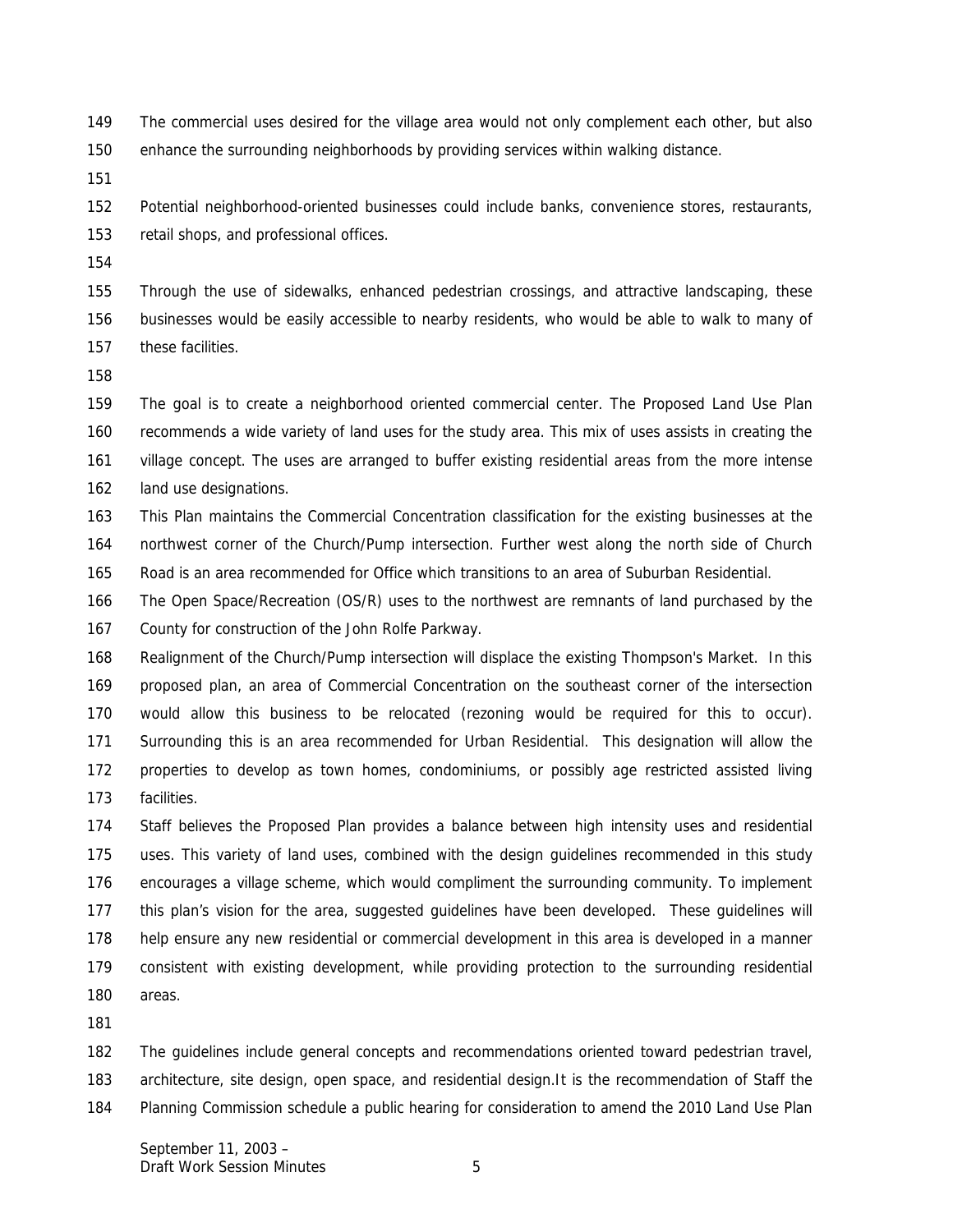to include the recommendations of the Church/Pump area study, and designate the study area as a Special Strategy Area (SSA). As you are aware, Special Strategy Areas, or SSA as we normally called them, are utilized in areas where detailed attention is important to its future development. These actions would provide a mechanism for implementing the land use plan and guidelines for

- 189 the Church/Pump study area.
- 

 The date that you see in front of you, on this slide (referring to slide) is suggested to be October  $9<sup>th</sup>$ . Mr. Silber, Mr. Marlles and I discussed this and October  $9<sup>th</sup>$  may be a little aggressive because we still have to finalize some paperwork for the plan amendment. So, you may want to possibly 194 consider October  $22<sup>nd</sup>$ , which would be, of course, your day time Plan of Development Meeting. I would note one concern that occurred to me after Mr. Silber and I discussed this a few moments 196 ago and that is there has been quite a bit of citizen interest in this project and you may not want to hold your public hearing on this amendment because of the considerable public interest. You possibly may want to consider it to another meeting to encourage participation. We have had, as I said, a lot of interest through the website, we have received phone calls, and comments. The John Rolfe Parkway in that area generating quite a bit of interest. So far this has gone fairly smoothly 201 and I don't think we would want to abruptly eliminate citizens from the process. I'll leave that up to you.

If you have any questions or comments I'll be happy to try and answer them.

Mr. Jernigan - Are there any questions for Mr. Emerson?

207 Mr. Glover - I have three questions. What happens to the variables? I know that John Rolfe Parkway goes by variable. There was some discussion way back on the present Planning 209 Commission. They participated in some of these discussions. What happens to Judge comment at that time? Do you have those comments on hand? Does it impact them? What happens to Montana, which is on the southwest, what happens to the Convenience Store? I think that is about it. I remember those discussions; they were pretty heated by the way.

 Mr. Emerson - Yes, sir. I understand. I do have an historical file. It is in my office, I don't have it here. I am aware of the Judges concerns. The Judge I am familiar is at Lake 216 \_\_\_\_\_\_\_\_\_\_\_\_\_\_\_\_\_\_\_\_\_\_\_. His property is impacted somewhat by the road passing it, but I don't believe that he is losing his property.

Mr. Glover - What was the lady's name that set up the website?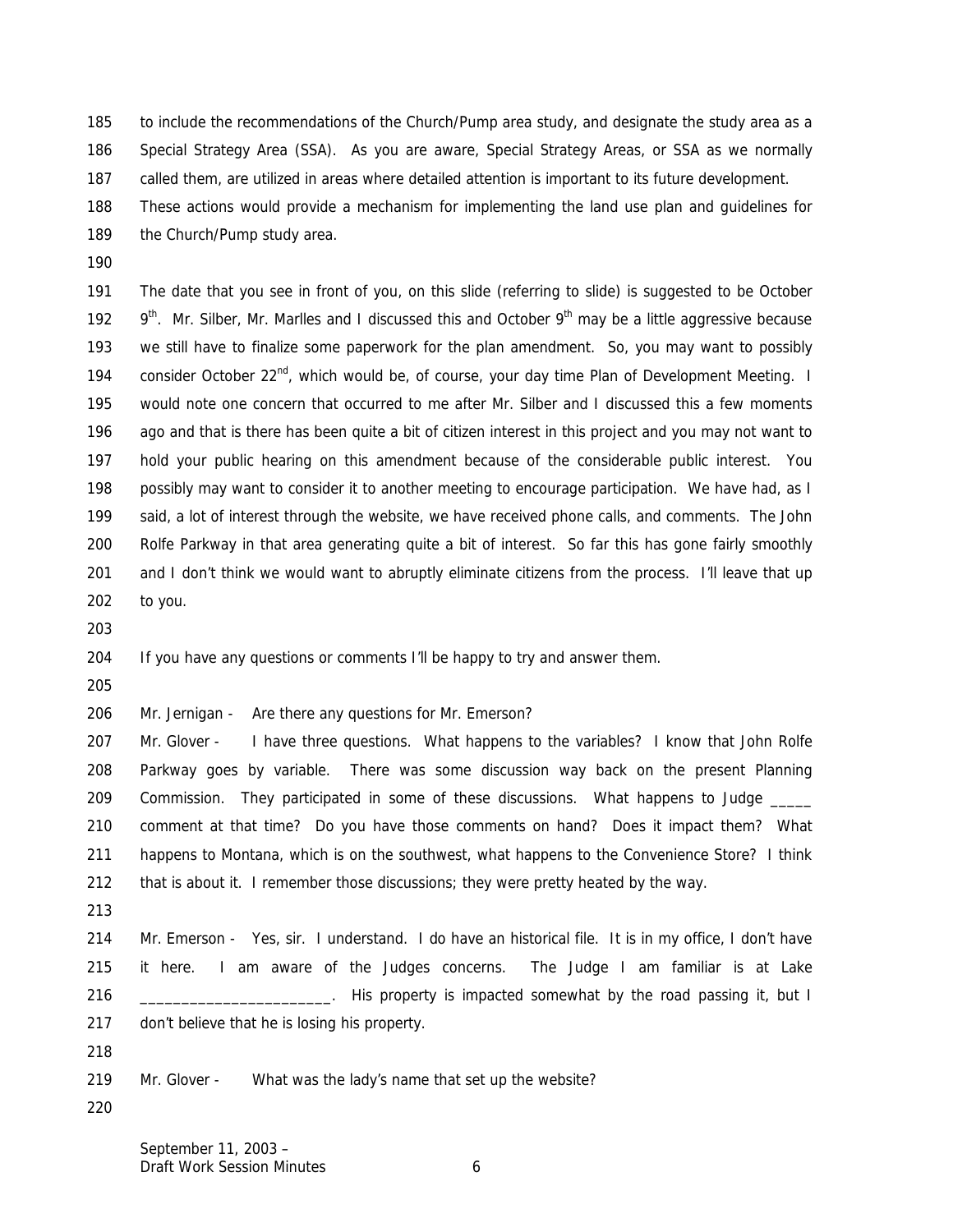221 Mr. Taylor - Ann . Mr. Emerson - Yes, sir. Mr. Glover - Have they looked at this? 227 Mr. Emerson - Yes, sir, they have. Ms. \_\_\_\_\_\_\_\_ is present at the meeting at Godwin. I spoke to 228 her specifically and went over this with her and we have not heard from her since. I'm not sure... 230 Mr. Taylor - Maybe I can help a little bit because I have stayed in constant contact with both of 231 them do to the process and share with both Ann \_\_\_\_\_\_ and Judge \_\_\_\_\_\_\_\_\_\_\_ as we went along what was going on and they are both very satisfied. 234 Mr. Glover - I would like to, I think probably it would be to our advantage to hear what they say. The fact that you shared with them coming to the Public Meeting is where they are going to share what they say. You've shared what you thought. But they are very adamant about this particular Land Use Study and I'm sure you've paid particular attention to it. The two Convenience Stores… Mr. Emerson - The two Convenience Stores will remain. There access is altered, but they do remain. 243 Mr. Glover - Do they have access off of (unintelligible) Broad Street? Mr. Emerson - They have ingress/egress. They have a, I believe, just a right in off of Church Road. You can see on the map (referring to slide), Mr. Silber is standing next to, you might want point it out where their ingress/egress are altered, and they will still be in existence. Thompson Market is dislocated, it essentially ends up underneath the intersection and the existing Mulch Business as well is essentially underneath the intersection. 251 Mr. Glover - They were going to make sure that the two convenience stores came off of, across the street, down Dromrock Parkway and come right there, that is where you come into those convenience stores. Is that correct? 255 Mr. Silber - Yes, sir. Right now Pump Road comes down like this...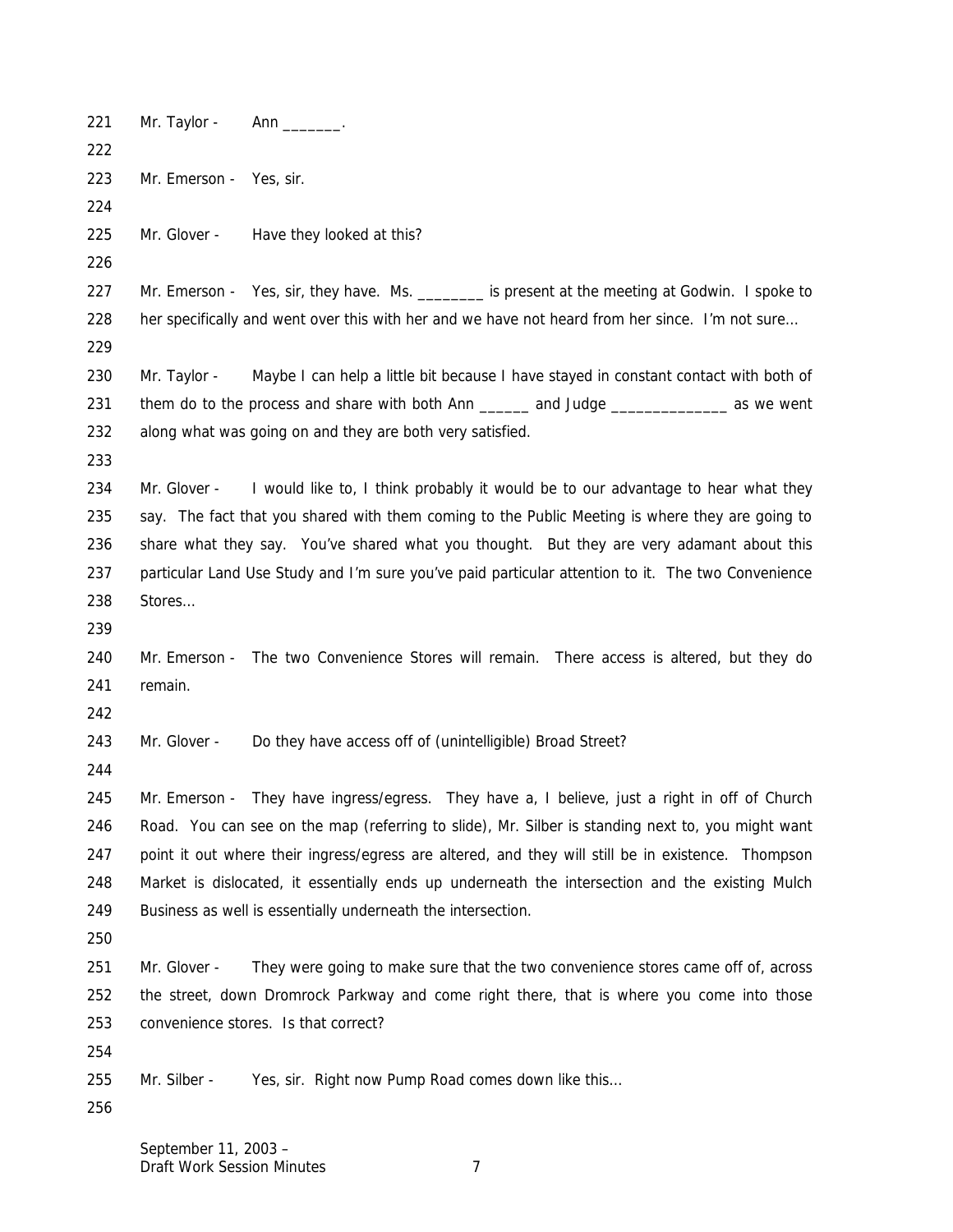| 257<br>258 | Mr. Glover -                                                                                     | I know it.                                                                          |
|------------|--------------------------------------------------------------------------------------------------|-------------------------------------------------------------------------------------|
| 259        | Mr. Silber -                                                                                     | That would change but will still be an access that comes in like this (referring to |
| 260        | slide) to serve this community.                                                                  |                                                                                     |
| 261        |                                                                                                  |                                                                                     |
| 262        | Mr. Glover -                                                                                     | Yes.                                                                                |
| 263        |                                                                                                  |                                                                                     |
| 264        | Mr. Silber -                                                                                     | We know (unintelligible).                                                           |
| 265        |                                                                                                  |                                                                                     |
| 266        | Mr. Glover -                                                                                     | Is that Barrington?                                                                 |
| 267        |                                                                                                  |                                                                                     |
| 268        | Mr. Silber -                                                                                     | No, Barrington is setting right here.                                               |
| 269        |                                                                                                  |                                                                                     |
| 270        | Mr. Glover -                                                                                     | I'm sorry. I'm turned around a little bit.                                          |
| 271        |                                                                                                  |                                                                                     |
| 272        | Mr. Silber -                                                                                     | Barrington is over here.                                                            |
| 273        |                                                                                                  |                                                                                     |
| 274        |                                                                                                  | Mr. Emerson - Barrington is over there.                                             |
| 275        |                                                                                                  |                                                                                     |
| 276        | Mr. Silber -                                                                                     | So access to these two sites would be either at this point (referring to slide) or  |
| 277        | (unintelligible).                                                                                |                                                                                     |
| 278        |                                                                                                  |                                                                                     |
| 279        | Mr. Glover -                                                                                     | Yes, but you would have two there, two, I remember very distantly what              |
| 280        |                                                                                                  | happened during the plan of development in that                                     |
| 281        |                                                                                                  |                                                                                     |
| 282        | Mr. Emerson - What                                                                               |                                                                                     |
| 283        |                                                                                                  |                                                                                     |
| 284        | Mr. Glover -                                                                                     | That service station sets on. Where would that service station have any             |
| 285        | ingress/egress?                                                                                  |                                                                                     |
| 286        |                                                                                                  |                                                                                     |
| 287        | Mr. Silber -                                                                                     | They have, Mr. Glover, two locations. This would be access to the driveway          |
| 288        | system right here (referring to slide), serve the car wash that is under construction, the Amoco |                                                                                     |
| 289        | Station here, (unintelligible).                                                                  |                                                                                     |
| 290        |                                                                                                  |                                                                                     |
| 291        | Mr. Glover -                                                                                     | Is that what that is right there?                                                   |
| 292        |                                                                                                  |                                                                                     |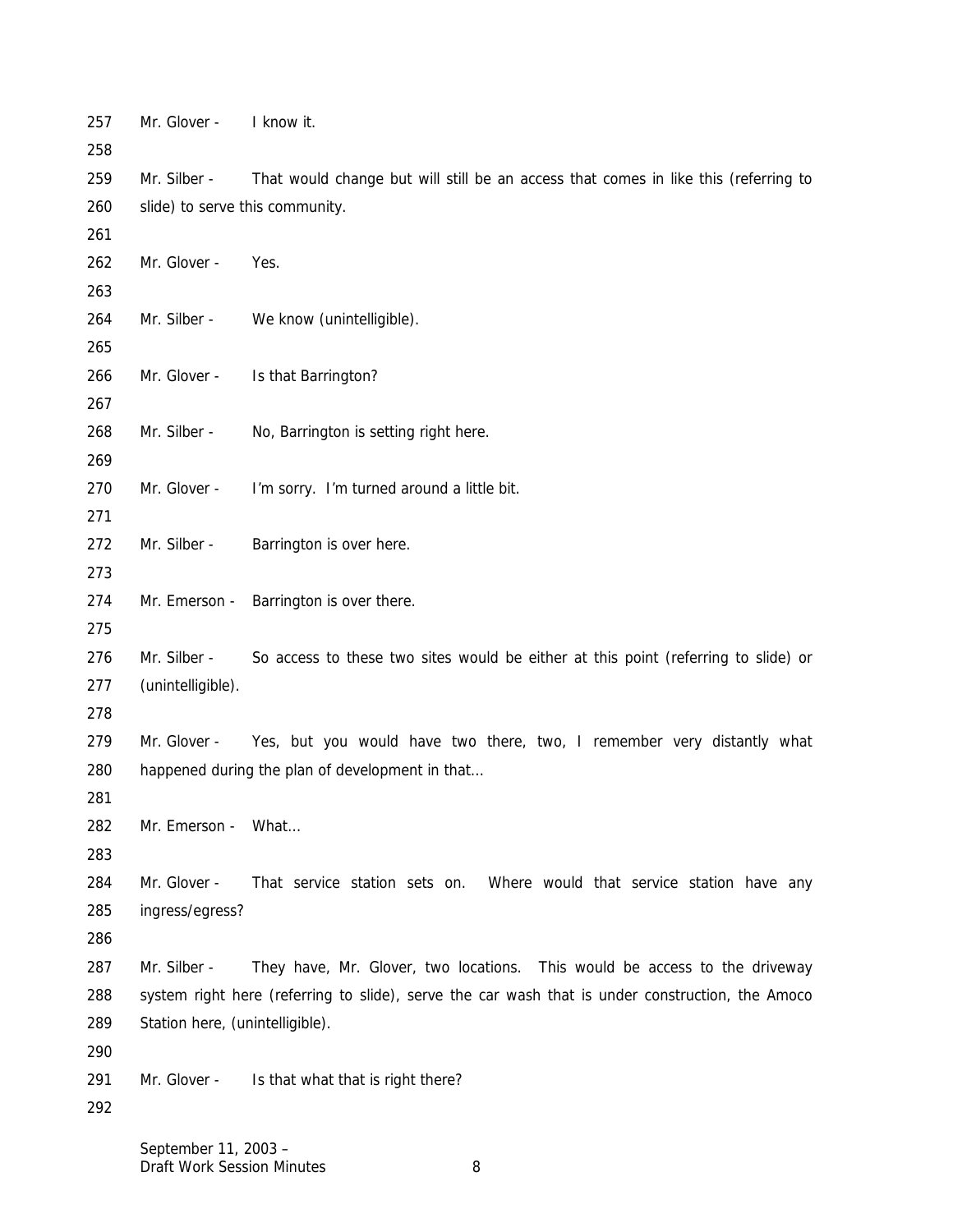| 293 | Mr. Silber -                                                                                        | In addition they would have access, Luckys would have access here<br>Yes, sir.       |
|-----|-----------------------------------------------------------------------------------------------------|--------------------------------------------------------------------------------------|
| 294 | (referring to slide) and Amoco here (referring to slide).                                           |                                                                                      |
| 295 |                                                                                                     |                                                                                      |
| 296 | Mr. Glover -                                                                                        | In other words they already have access off of Church and off of John Rolfe.         |
| 297 |                                                                                                     |                                                                                      |
| 298 | Mr. Silber -                                                                                        | Yes, sir.                                                                            |
| 299 |                                                                                                     |                                                                                      |
| 300 | Mr. Glover -                                                                                        | In other words they are going to have access off of Church Road and off of John      |
| 301 | Rolfe.                                                                                              |                                                                                      |
| 302 |                                                                                                     |                                                                                      |
| 303 | Mr. Silber -                                                                                        | Yes, sir.                                                                            |
| 304 |                                                                                                     |                                                                                      |
| 305 | Mr. Glover -                                                                                        | That is what they were talking about, bringing the (unintelligible) into John Rolfe, |
| 306 |                                                                                                     | running for a certain length of time and then veering off                            |
| 307 |                                                                                                     |                                                                                      |
| 308 |                                                                                                     | Montana, they are not going to have a restaurant there.                              |
| 309 |                                                                                                     |                                                                                      |
| 310 | Mr. Emerson -                                                                                       | The Plan of Development approved this. Nothing has happened with this.               |
| 311 |                                                                                                     |                                                                                      |
| 312 | Mr. Glover -                                                                                        | Montana should be done being built.                                                  |
| 313 |                                                                                                     |                                                                                      |
| 314 | Mr. Emerson -                                                                                       | I have seen the information in the file on it.                                       |
| 315 |                                                                                                     |                                                                                      |
| 316 | Mr. Glover -                                                                                        | That is one of the most intricate form of the intersection that I think I have ever  |
| 317 | dealt with. To keep from (unintelligible), you pretty much just taken here each of those businesses |                                                                                      |
| 318 | except for Thompson.                                                                                |                                                                                      |
| 319 |                                                                                                     |                                                                                      |
| 320 | Mr. Silber -                                                                                        | Thompson is right here (referring to slide).                                         |
| 321 |                                                                                                     |                                                                                      |
| 322 | Mr. Glover                                                                                          | Thompson is going to end up reaping the benefit of an (unintelligible).              |
| 323 |                                                                                                     |                                                                                      |
| 324 | Mr. Silber -                                                                                        | Well                                                                                 |
| 325 |                                                                                                     |                                                                                      |
| 326 | Mr. Glover -                                                                                        | If there is such a thing.                                                            |
| 327 |                                                                                                     |                                                                                      |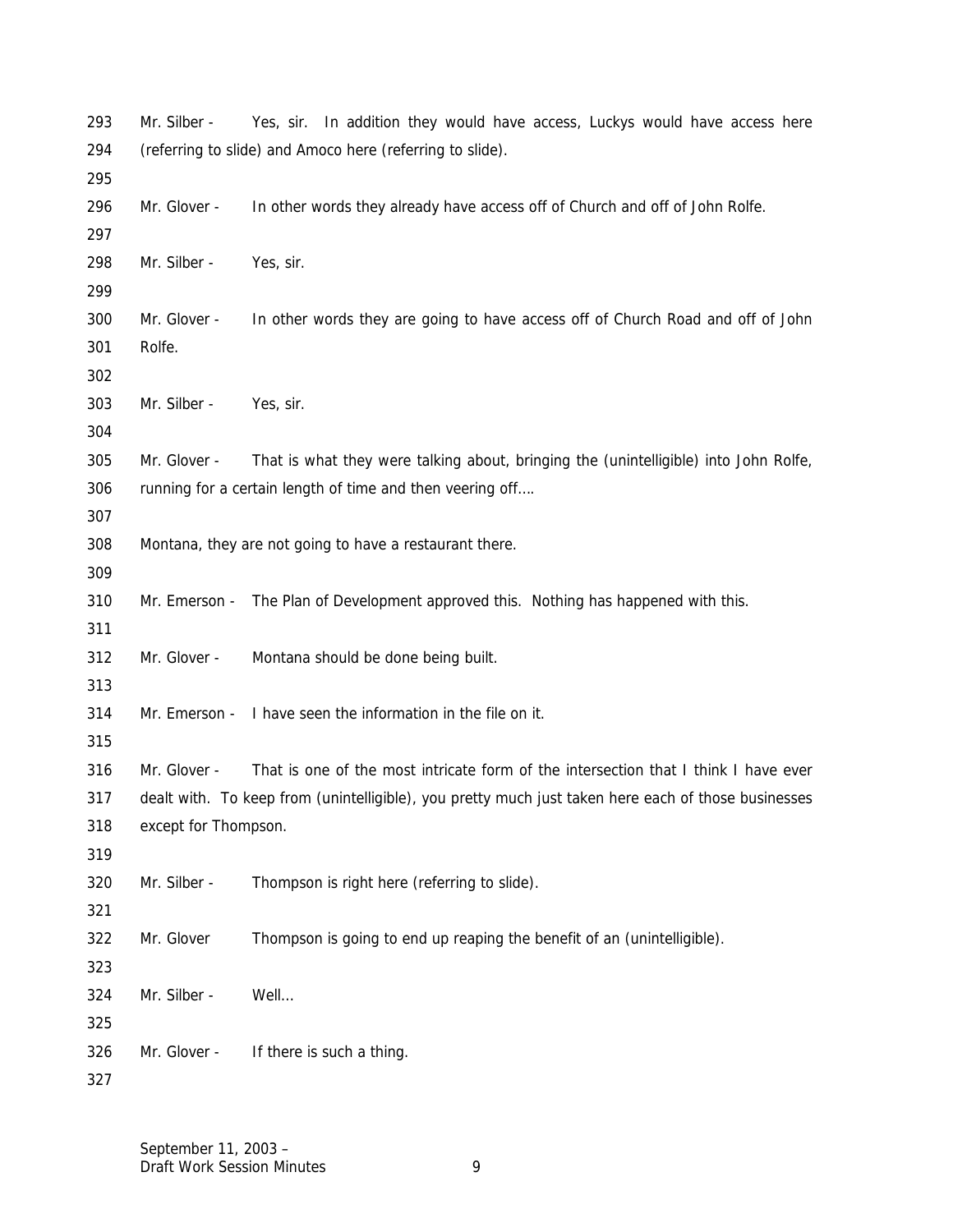Mr. Emerson - This property will be applied in due process. I have been in contact with Mr. Thompson, he has indicted that he was going to come tonight. He is very familiar with the plan. He is very comfortable with it? He is the primary property owner there. Mr. Glover - I call it Montana. Mr. Emerson - Yes, sir. Mr. Glover - Does he lose that? Mr. Emerson - It probably in cringes on that site. But his plan right now fits in with what we have. He hasn't totally shared with me his development plans. I do know he has told me that, the other residential portions he is probably going to turn over to his sons to development. He is working with, at this point I know, (unintelligible), spoken with Andy Condlin about…as well as Mr. Thompson and they want to do an overall plan of the commercial concentration. He actually likes the concept and his question to me was when are we going to get this done so I can move forward with my plans. Mr. Glover - What happens to Barrington, anything? Mr. Emerson - Barrington is outside of the study area. They will probably, they are going to have essentially the same traffic, maybe a little bit more coming by, but they are relatively very… Mr. Glover - Traffic is closer to them now. Mr. Emerson - Yes, sir. Mr. Glover - What are they going to do with the sound barrier? Mr. Emerson - That would be a question for Public Works. The plans are reviewed and I haven't seen any sound barrier for… Mr. Taylor - They have been doing in there, like a little bit. Some of the neighbors as they were, Public Works was putting in some of the drainage, they worked with Public Works to provide buffers, setbacks and (unintelligible). The people are on that side are highly (unintelligible).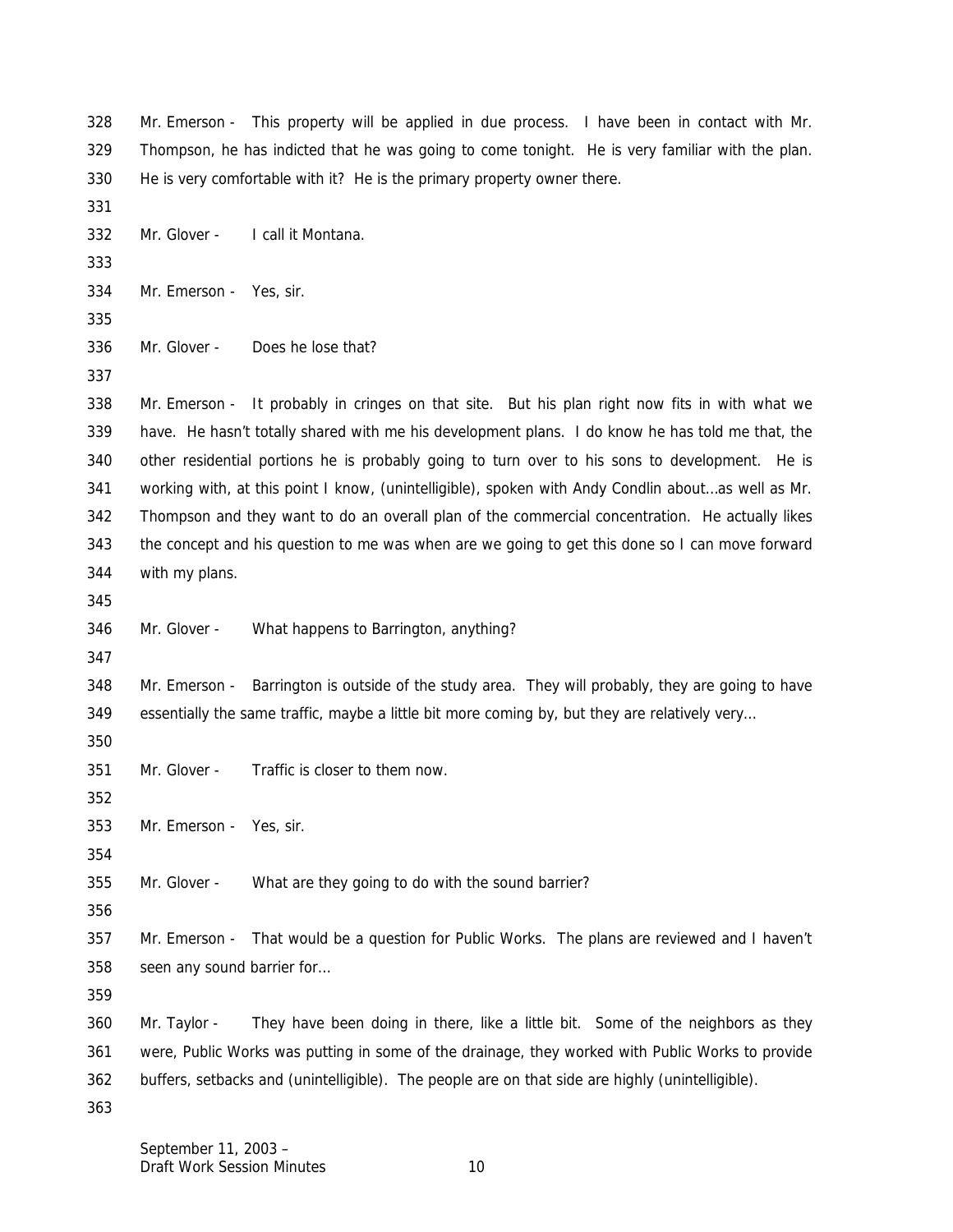| 364<br>365 | Mr. Glover -                                                                                   | Don't count on it. That is if you have (unintelligible), but                                       |  |
|------------|------------------------------------------------------------------------------------------------|----------------------------------------------------------------------------------------------------|--|
| 366        | Mr. Taylor -                                                                                   | I hadn't come up with that.                                                                        |  |
| 367        |                                                                                                |                                                                                                    |  |
| 368        | Mr. Glover -                                                                                   | Another thing, I'm wondering what Judge _________ is going to do                                   |  |
| 369        |                                                                                                |                                                                                                    |  |
| 370        |                                                                                                | Mr. Emerson - We haven't heard directly from the Judge. I asked Ms. ______ at the Godwin, but      |  |
| 371        |                                                                                                | other than that we haven't had any direct comment. Ms. _______ listened to everything we had to    |  |
| 372        |                                                                                                | say, but didn't necessarily concur or disagree.                                                    |  |
| 373        |                                                                                                |                                                                                                    |  |
| 374        | Mr. Glover -                                                                                   | Did you ever ask either one of them is this okay? Have you asked point blank, is                   |  |
| 375        | this okay?                                                                                     |                                                                                                    |  |
| 376        |                                                                                                |                                                                                                    |  |
| 377        |                                                                                                | Mr. Emerson - I asked Ms. ______ what here feelings were on the plan and her comment was           |  |
| 378        |                                                                                                | this totally committable, as I recall. But she didn't voice a large amount of displeasure, she did |  |
| 379        | have some concern about the residential that backs up to ______________, and how that would be |                                                                                                    |  |
| 380        |                                                                                                | going through. I explained to her that our recommendation included a substantial buffer for the    |  |
| 381        |                                                                                                | residential and how that would work and she seems to understand that and seem reasonably           |  |
| 382        | comfortable with it.                                                                           |                                                                                                    |  |
| 383        |                                                                                                |                                                                                                    |  |
| 384        | Mr. Glover -                                                                                   | Very interesting in a (unintelligible), I can tell you that.                                       |  |
| 385        |                                                                                                |                                                                                                    |  |
| 386        |                                                                                                | Mr. Emerson - I know that is a district.                                                           |  |
| 387        |                                                                                                |                                                                                                    |  |
| 388        | Mr. Glover -                                                                                   | It has been there ever since Moby Dick. I think they gave birth to Moby Dick right                 |  |
| 389        |                                                                                                | there I'm not sure. Alright, that is all I wanted to know.                                         |  |
| 390        |                                                                                                |                                                                                                    |  |
| 391        |                                                                                                | Mr. Jernigan - Are there any more questions for Mr. Emerson? Thank you. I think I'd probably       |  |
| 392        |                                                                                                | (unintelligible) with Mr. Emerson. Someone needs to make a motion to have a public hearing on      |  |
| 393        | November 13, 2003.                                                                             |                                                                                                    |  |
| 394        |                                                                                                |                                                                                                    |  |
| 395        | Mr. Taylor -                                                                                   | Do we want to address the time of day too?                                                         |  |
| 396        |                                                                                                |                                                                                                    |  |
| 397        |                                                                                                | Mr. Vanarsdall - November 13th?                                                                    |  |
| 398        |                                                                                                |                                                                                                    |  |
| 399        | Mr. Marlles -                                                                                  | The Public Hearing would be held in the Board Room.                                                |  |
|            |                                                                                                |                                                                                                    |  |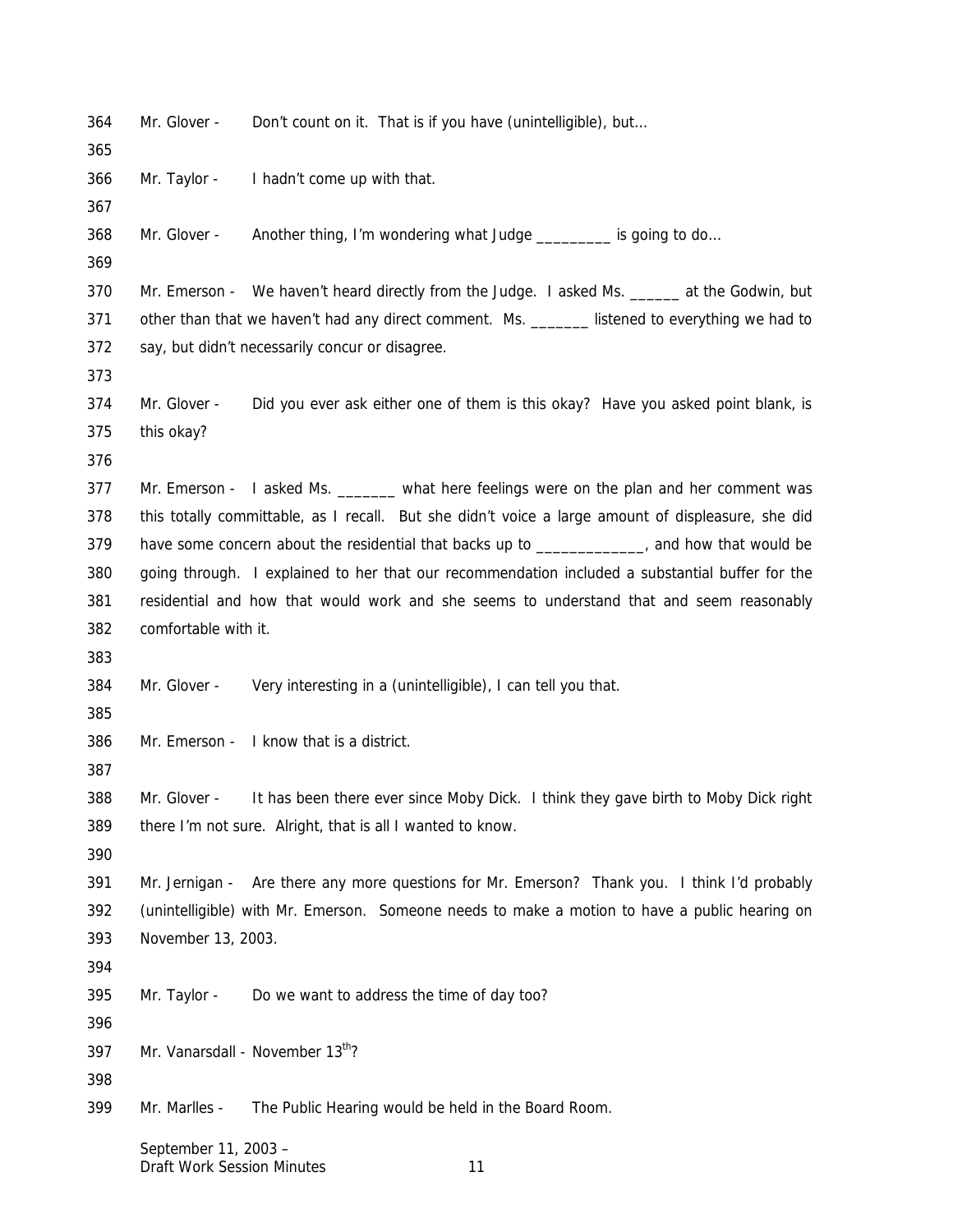| 400 |                                                                                                        |                                                                                                  |
|-----|--------------------------------------------------------------------------------------------------------|--------------------------------------------------------------------------------------------------|
| 401 | Mr. Glover -                                                                                           | consensus.                                                                                       |
| 402 |                                                                                                        |                                                                                                  |
| 403 | Mr. Jernigan -                                                                                         | That way it keeps you out of trouble, Ray.                                                       |
| 404 |                                                                                                        |                                                                                                  |
| 405 | Mr. Silber -                                                                                           | That would first on the agenda.                                                                  |
| 406 |                                                                                                        |                                                                                                  |
| 407 |                                                                                                        | Mr. Jernigan - Yes. Well we will say 6:30. I would think that would be better not knowing what   |
| 408 |                                                                                                        | our caseload will be. Has the at 6:30 and carry on with the regular meeting at 7:00. What do you |
| 409 | think?                                                                                                 |                                                                                                  |
| 410 |                                                                                                        |                                                                                                  |
| 411 | Mr. Glover -                                                                                           | How many cases? I know you have 7 new cases for October. How many deferrals                      |
| 412 |                                                                                                        | are you going to have for the night already?                                                     |
| 413 |                                                                                                        |                                                                                                  |
| 414 | Mr. Jernigan -                                                                                         | Nine.                                                                                            |
| 415 |                                                                                                        |                                                                                                  |
| 416 | Mr. Glover -                                                                                           | Nine and seven are 16. I would recommend that you have a special night to have                   |
| 417 | this because it really only pertains to a certain few area out there and you can have it, advertise it |                                                                                                  |
| 418 |                                                                                                        | for say, do it the third Thursday and have a public meeting that night to cover only this        |
| 419 |                                                                                                        |                                                                                                  |
| 420 |                                                                                                        | Mr. Jernigan - I think the deferred cases                                                        |
| 421 |                                                                                                        |                                                                                                  |
| 422 | Mr. Glover -                                                                                           | We did it several times back when                                                                |
| 423 |                                                                                                        |                                                                                                  |
| 424 | Mr. Taylor -                                                                                           | Is it possible that we could have a meeting at some place likeon a separate                      |
| 425 | night, separate meeting.                                                                               |                                                                                                  |
| 426 |                                                                                                        |                                                                                                  |
| 427 | Mr. Silber -                                                                                           | Well, I think the Commission is going to hold a Public Hearing on this I think it                |
| 428 | should be here.                                                                                        |                                                                                                  |
| 429 |                                                                                                        |                                                                                                  |
| 430 | Mr. Glover -                                                                                           | Informational meeting is good.                                                                   |
| 431 |                                                                                                        |                                                                                                  |
| 432 | Mr. Taylor -                                                                                           | Would it be reasonable to have it in the Board Room on a different night? I'm for                |
| 433 | that.                                                                                                  |                                                                                                  |
| 434 |                                                                                                        |                                                                                                  |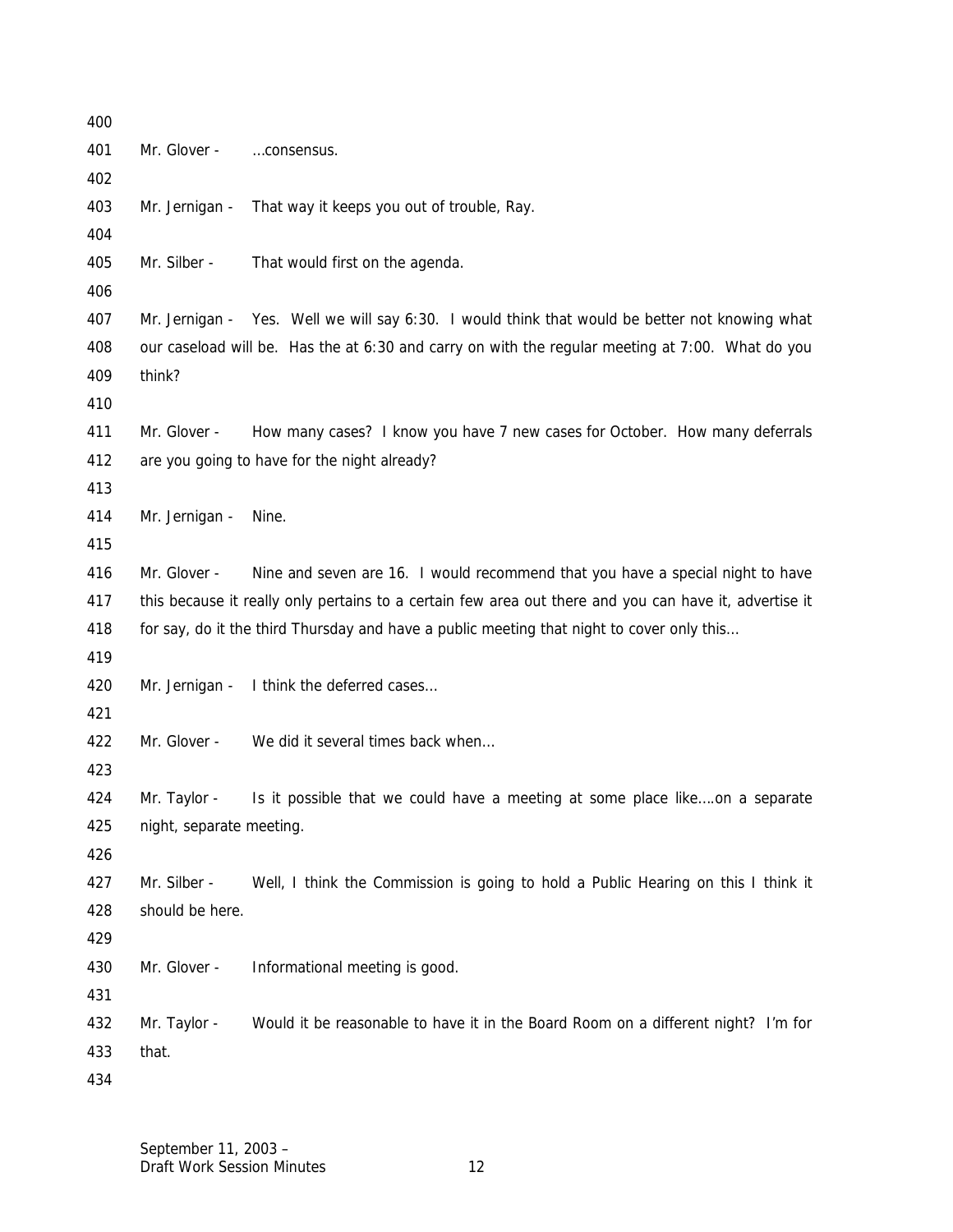on an established night? If you do it on a separate night that is no problem. We can advertise it separately. It is probably a good idea simply because we have such a large number of deferrals which are going to be carried on from month to month. Mr. Taylor - I agree with Mr. Glover. Have it on a separate night. Mr. Jernigan - Advertise it for the third Thursday? Mr. Marlles - I think what we will have to do, we have our calendar with us. Mr. Silber - Let me, this is a good time to discuss this. With October being the next zoning meeting you have 7 new cases, only 5 of those going forward, 2 have problems and are being pulled off. So 5 new cases and with the old deferral and with the additional 6 deferrals we have 12 cases for October zoning cases. That is not to bad. November we don't know about because we haven't had the cut off yet, so that is still up in the air. We know there is about 3 or 4 cases that have been deferred to November already, but we don't know how many November is going to be. We want to establish this meeting for the Church/Pump Public Hearing and I can give you some comparable dates. We want to keep it, Joe you are thinking about an ordinance to get staff, in order to get this prepared we need to probably do it in November. Mr. Emerson - Yes. 458 Mr. Silber - We could do maybe the first week in November, November  $4<sup>th</sup>$ , Election Day. Mr. Glover - Yes. Mr. Silber - I don't think we want to do it on Election Day. 464 Ms. Ware - Tuesday, the  $4<sup>th</sup>$ . 466 Mr. Archer - Thursday would be the  $6<sup>th</sup>$ . Mr. Jernigan - You don't have to do it on a Thursday, you can do it on a Wednesday. Mr. Silber - That is true. The first week of November, you can do it…

Mr. Silber - I guess that is the question. Do you want it on a separate night or do you want it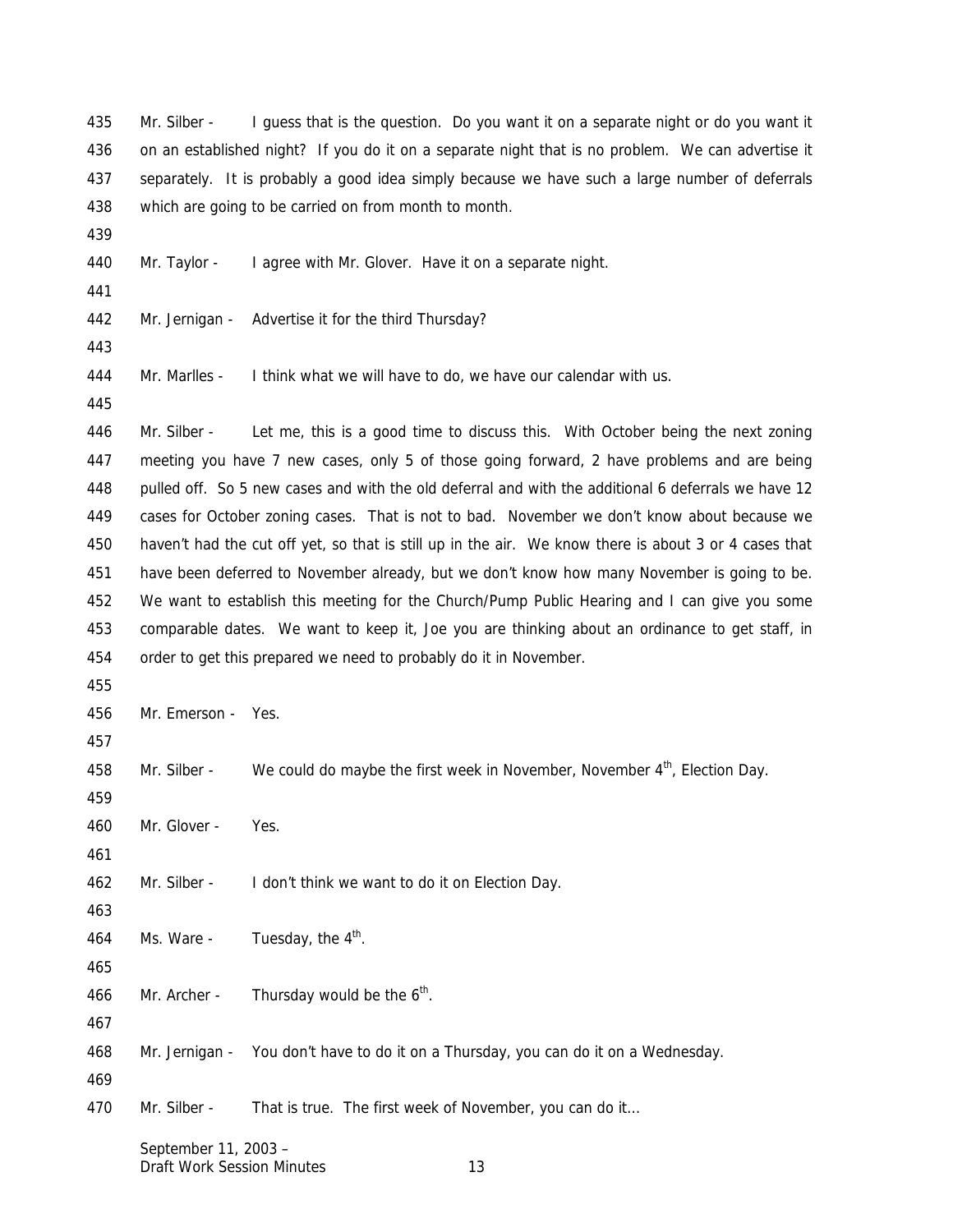| 471        |                                                                                                |                                                                                                  |
|------------|------------------------------------------------------------------------------------------------|--------------------------------------------------------------------------------------------------|
| 472        | Mr. Glover -                                                                                   | Do it on the first Wednesday for this reason, then it gives you the opportunity to               |
| 473        |                                                                                                | advertise if for a Public Hearing to the Board on the very next Board Meeting.                   |
| 474        |                                                                                                |                                                                                                  |
| 475        | Mr. Silber -                                                                                   | We will probably need a work session first.                                                      |
| 476        |                                                                                                |                                                                                                  |
| 477        | Mr. Glover -                                                                                   | That is right.                                                                                   |
| 478        |                                                                                                |                                                                                                  |
| 479        |                                                                                                | Mr. Vanarsdall - The Board Meeting this time is not on the 11 <sup>th</sup> .                    |
| 480        |                                                                                                |                                                                                                  |
| 481        | Ms. Ware -                                                                                     | That is Veteran's Day.                                                                           |
| 482        |                                                                                                |                                                                                                  |
| 483        | Mr. Vanarsdall - You are right.                                                                |                                                                                                  |
| 484        |                                                                                                |                                                                                                  |
| 485        |                                                                                                | Mr. Jernigan - November the $5th$ is a Wednesday. Does that complicate anybody?                  |
| 486        |                                                                                                |                                                                                                  |
| 487        | Mr. Silber -                                                                                   | Sounds like a good time.                                                                         |
| 488        |                                                                                                |                                                                                                  |
| 489        | Mr. Taylor -                                                                                   | Same time, 7:00?                                                                                 |
| 490        |                                                                                                |                                                                                                  |
| 491        | Mr. Silber -                                                                                   | Yes, 7:00.                                                                                       |
| 492        |                                                                                                |                                                                                                  |
| 493        | Mr. Silber -                                                                                   | Wednesday, November 5 <sup>th</sup> .                                                            |
| 494        |                                                                                                |                                                                                                  |
| 495        | Mr. Glover -                                                                                   | Do you have anyone in particular that you need to notify?                                        |
| 496<br>497 |                                                                                                | Mr. Emerson - We have a notification area and I need to go over that and we included, we have    |
| 498        |                                                                                                |                                                                                                  |
| 499        | the study area and then normally as you know you just notify the people in that area, adjacent |                                                                                                  |
| 500        | excess of 400 people.                                                                          | area. Based on the interest of this case we designed a notification area and we are notifying an |
| 501        |                                                                                                |                                                                                                  |
| 502        | Mr. Glover -                                                                                   | Good.                                                                                            |
| 503        |                                                                                                |                                                                                                  |
| 504        |                                                                                                | Mr. Emerson - We are trying to get the word out.                                                 |
| 505        |                                                                                                |                                                                                                  |
|            |                                                                                                |                                                                                                  |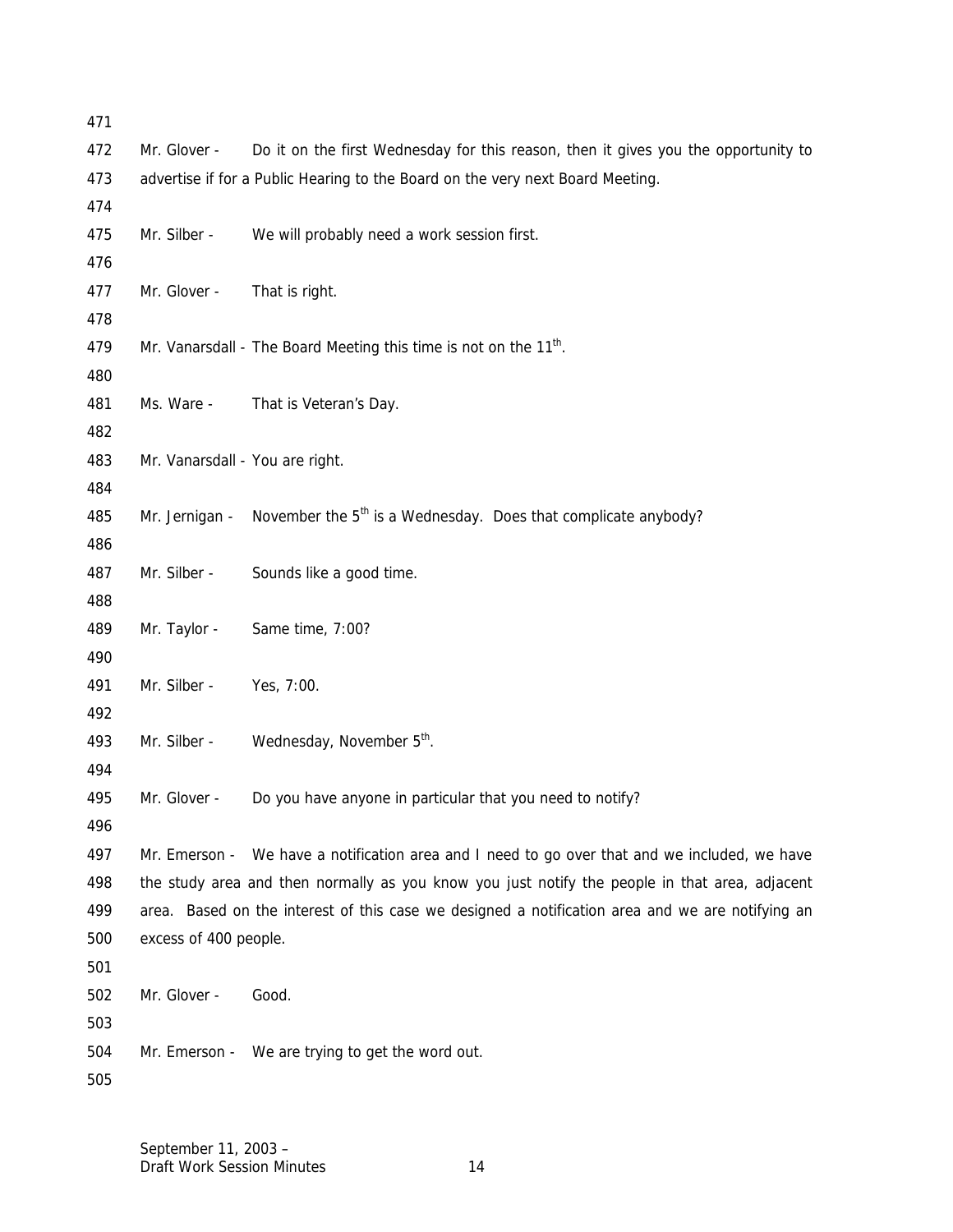Mr. Glover - Well, I can tell you if you this on the first regular meeting this thing would last forever. Mr. Jernigan - I'm not that familiar with… Mr. Glover - I am. Mr. Jernigan - Well, that could run for an hour or 2 hours. Mr. Glover - An hour or two. Mr. Silber - Now with this meeting we do have an option tonight if deferrals come up we can defer some to this meeting. Mr. Glover - If you hear a case and want to defer it to this meeting, you can do it. This could help you get through your backlog of cases. We did this back in the 80s several times and it got us out of a jam. Mr. Taylor - Mr. Glover, would you have the Pump/Church meeting first and then the regular meeting after that? Mr. Glover - Yes. Mr. Silber - I don't have a problem with that. Mr. Jernigan - But you know that meeting could go 2 to 3 hours, are you sure we want to several any zoning cases because… Mr. Taylor - I really don't think that. From looking at some of the last couple of meetings that we had at school, the number of people who came. I judged that a lot of people are satisfied. There may be a couple of people who are really…and I haven't heard from them. Mr. Marlles - This is probably a good time to transition…since you are already talking about it. I did want to ask the Chairman if I could follow up on a letter we sent to the Commission early September. Basically what we are trying to do is suggest the Commission some options for shortening the length of the Planning Commission Meetings and I think because this is such an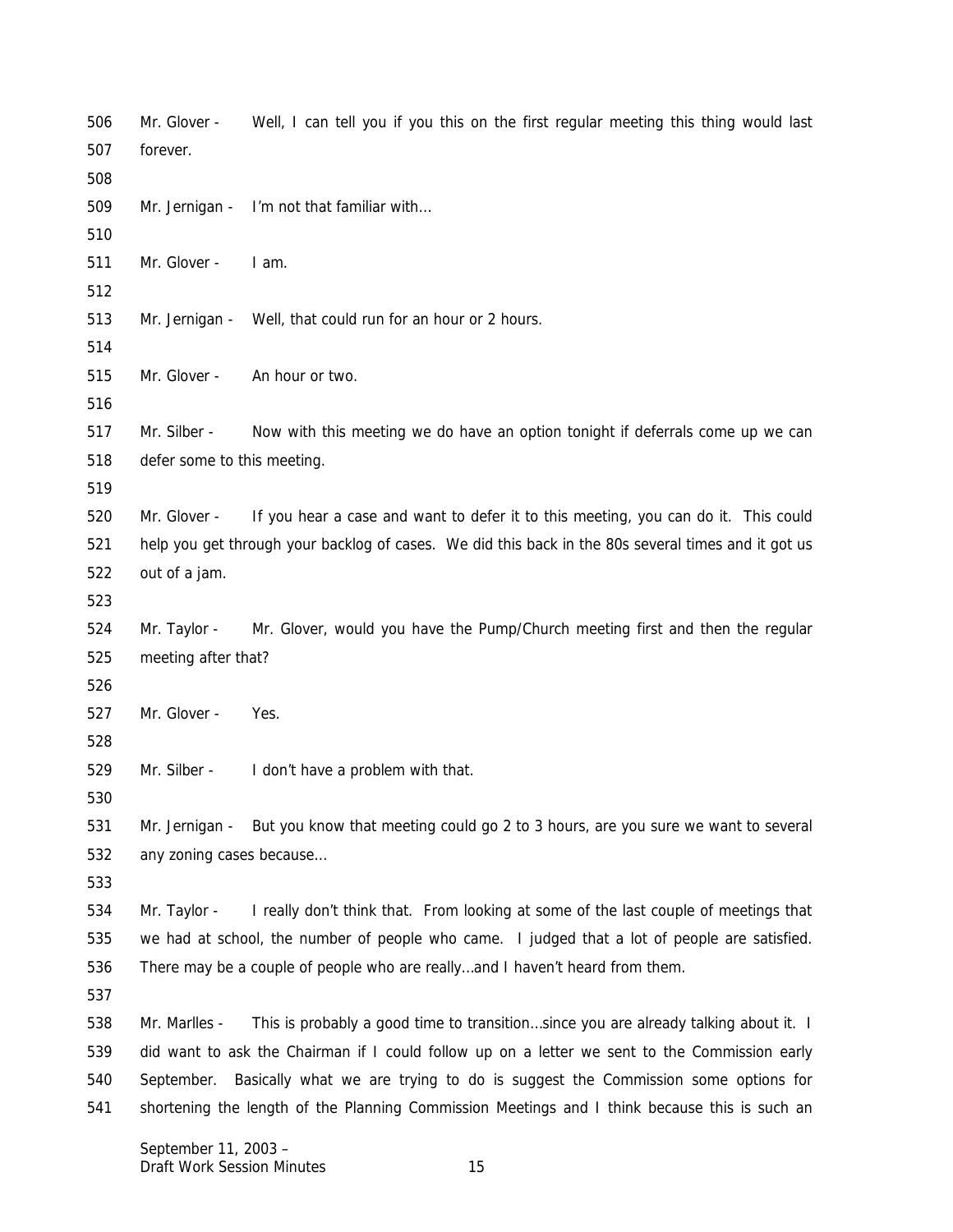unusual situation and with the large number of deferrals that we have, we need to kind of collectively think on what can we do so we won't have these long extended meetings. I think you have heard the option that we now have another meeting scheduled that some of these deferrals could possibly be scheduled, some of the other options are you as the Planning Commission Members when we defer a case you don't only have to defer for 30 days, in fact some of these cases. One of the problems we have quite honestly is some of these cases are just not ready and 30 days may not be enough time to get them ready. I think what you are going to hear from staff is maybe a little bit more direction in terms of whether a case should be deferred for 30 days or 60 days or maybe even further. That is an option.

 Mr. Glover - I think the Commission needs to know that when you defer a case who ultimately makes that deferral. Who? Each of these deferrals cost the developer or the builder or who ever it is, it could cost, especially if you go 60 days, it could cost the entire building season. I don't mean to interrupt you there, but I do want to interrupt you. I know that we deferred over 50% of the cases that has come before the Planning Commission over the last 12 months and what that said was that the staff is not having the time to prepare that case, not you as a Planning Commission, not having the time to review the cases, but staff is being put in a, in my opinion and I think other peoples opinion, staff is doing a very good job. But how do you do 25 cases, how do you cover 25? How does senior staff mentor a junior staff member when he as got 25 cases to review?

 Ms. Ware - From another viewpoint that is sometimes due to the developer, the applicant isn't getting us the information on a timely basis so that we can process the case.

 Mr. Glover - Absolutely. I don't disagree with you, but overall the majority of time is because that staff member is overloaded. I want to tell you our Planning Department, they do a much better job then we realize because you have junior staff members that are presenting cases that haven't been in the past and I understand there is going to be some changes because they need to be mentored, they need to be taught. You don't just walk into Henrico and learn our system overnight. That is not a criticism; it's an observation on several people's part. Any time the developer, if that is the reason, then we need to say to the developer you better get yourself on the stick and get the information in here or we are going to defer you 60 days. We are not going 573 to put staff in that position. I tell you what Mr. 574 I learned a lot from Steve \_\_\_\_\_\_\_\_\_\_\_\_\_\_ in his approach to keep the zoning cases on, and Mary Wade didn't do a bad job either. It was back in the mid 80s that I remember, that is when I was on the Planning Commission so I set there and just watched. We need to give staff a little time to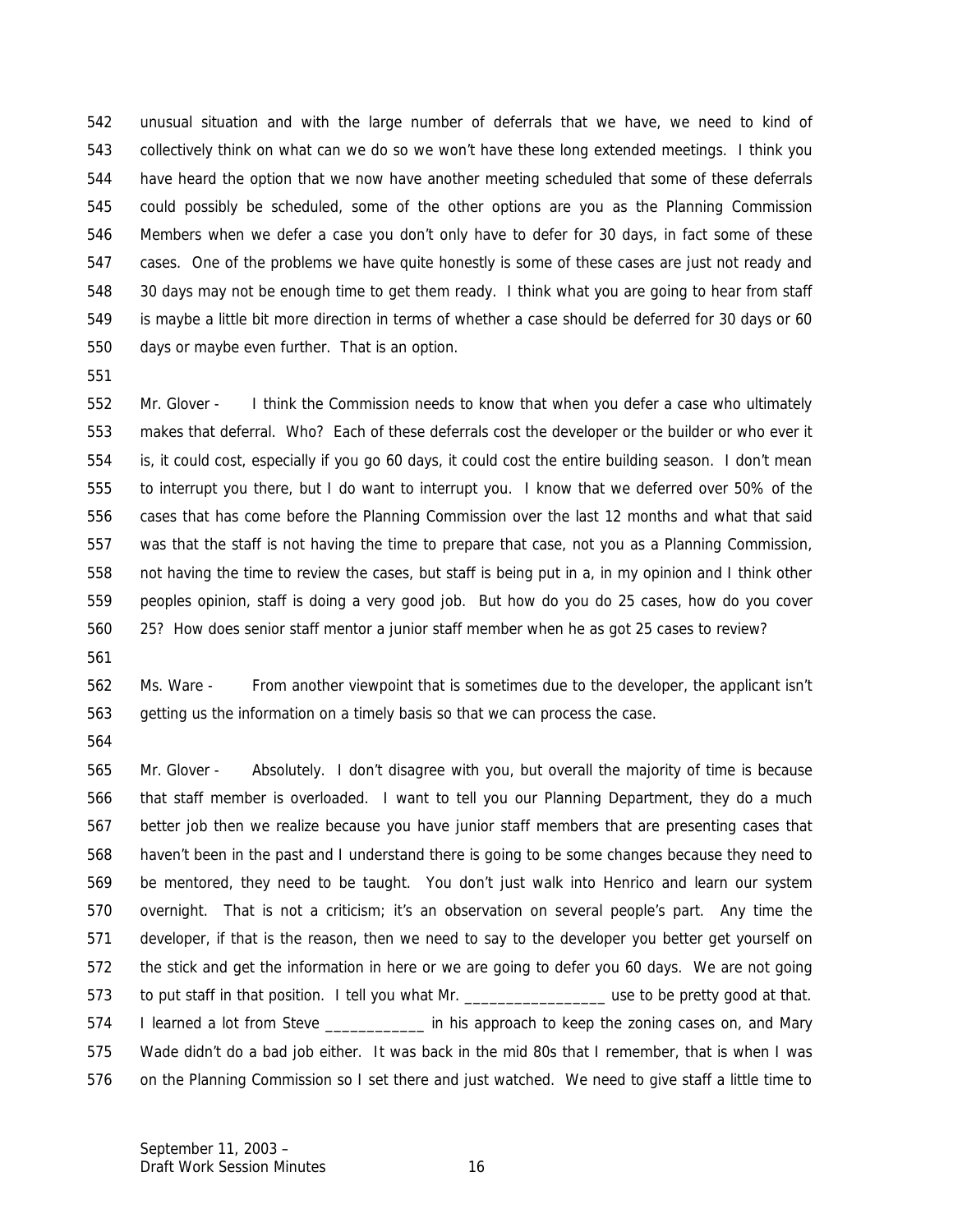get prepared, we need to not defer as many cases because we do cost the subdivision, and we are costing the homebuyer a lot.

 Mr. Jernigan - Another thing we had discussed was these proffers flying in here at last minute. That is another thing we are going to change, filing deadline, from 6 weeks to 8 weeks.

 Mr. Marlles - These are suggestions for the Commission to consider. We certainly want to hear your input too. The other things I would suggest the Commission is I know that we have a very short period of time tonight to talk about these things. If you like we can certainly set up a work session to talk about these suggestions or your ideas for some of these issues. In fact, Randy and I when we were coming and our suggestion was we would like to spend some more time looking at these issues and we can have a work session and just focus on these issues.

Mr. Vanarsdall - I suggested that before.

Mr. Marlles - You sure have.

Ms. Ware - I think this (unintelligible)

 Mr. Glover - I think you do too Lisa and I think the reason they send me down, the Board Member down, you all can tell me if you think its different, but I draw a \$1,000 a month to come in and set the session with you all. You need you opinion of what a Board Member is suppose to do (unintelligible).

 Mr. Jernigan - I would think that you set on the Commission Meeting that you are going sort the information and pass it along to the others.

 Mr. Glover - I would not dare tell you how to do it. I can make observations based on 20 years of experience. If you don't want to take it that is up to you. I'm not going to tell you how to do it, but I've made some observations that approximately 50 to 60% of the cases are deferred. That I think would be something to work and improve in helping your staff. Well, I think deferrals might be made lightly, taken to lightly, you know if you don't give me the information to heck with it I will defer it. Maybe you want to start taking a charge at your developer, say look you didn't get the information in so I'm going to defer it 60 days and I will tell you if you tell them that they learn very quickly. But again I just make an observation, I think that is what that \$1,000 a month is for and if I didn't make an observation and say something I don't think I would be doing my job, would you?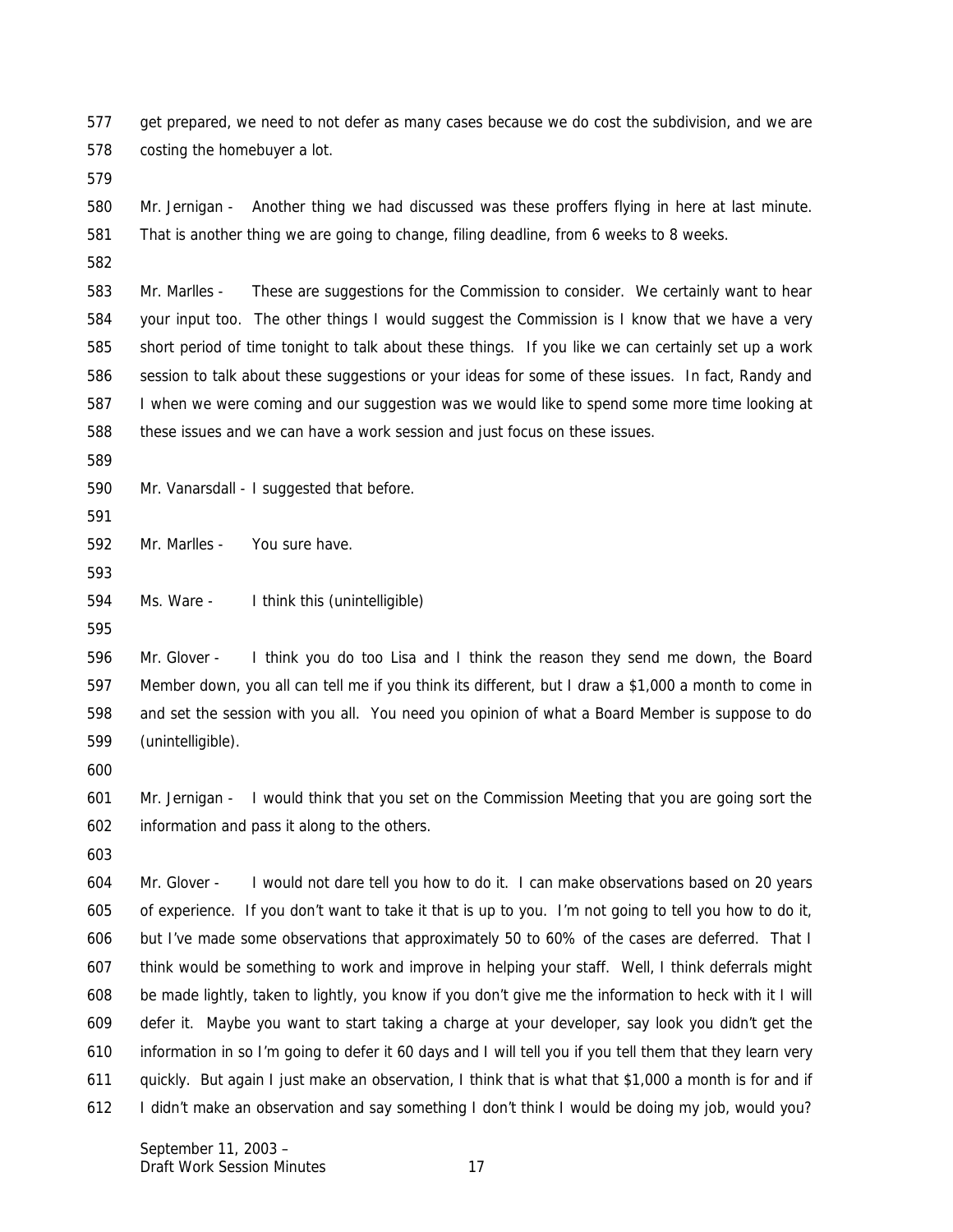I'm not just here to be a pretty face and I certainly would miss out if I was. Anyway, you all do a great job.

 Mr. Vanarsdall - Randy Silber could tell you that at one time it was almost unheard of for somebody 617 to have to waive the time limit on the proffers. They started coming back in little by little...

 Mr. Glover - That is because people shop for (unintelligible). When they find out they can shop they will shop. If you start saying I'm not going to accept any proffers (unintelligible) that is called shopping.

 Mr. Archer - Do you recall about 3 maybe 4 years ago we started to crack down on proffers coming in late and then it sort of looked like the developer community (unintelligible)…I guess that is why you have rules, but once they start breaking rules then there are a lot of things that catch 626 on. But the other thing that I will do, most of you that have been here for awhile know that up until, well at least up until the time we started to do the expedited agenda we had many nights that it was unusual leaving before 11 or 12 o'clock. Up until last night I hadn't noticed that we've had to many nights that we've been that long, recently we haven't. But I remember the first night I set on the Board, January 11, 1996, it snowed, the street were terrible, my wife called me on the car phone at 20 minutes past 1, I was on the way home. She thought something had happened to me. But we can't find out during that period of time, that was the norm. You got use to it and the expedited agenda, for one thing, made the development community come a little more cleaner in the way that they presented the cases to us because they liked to be on that. The only way you can get there is everything has got to be ready to go. So I suggested, most of the time they (unintelligible). I remember we had (unintelligible) those proffers coming in at last minute and it worked for a good while and then they sort of drifted away from it and I believe that is where we find ourselves now, you know if reference to the time. But if we are going to have a session to discuss all of this I just…

 Mr. Marlles - If sounds like (unintelligible) you could have that work session after the POD meeting. We'll check. But I will also tell you that we have come up with some additional ideas since we sent that letter out. We definitely (unintelligible), the Commission Members have as well. That will give us a little bit more time to spend on issues and talk about, but that is our suggestion.

 Mr. Jernigan - Well, Mr. Glover let me ask you this, Church Road you think that is going to be a pretty hot issue.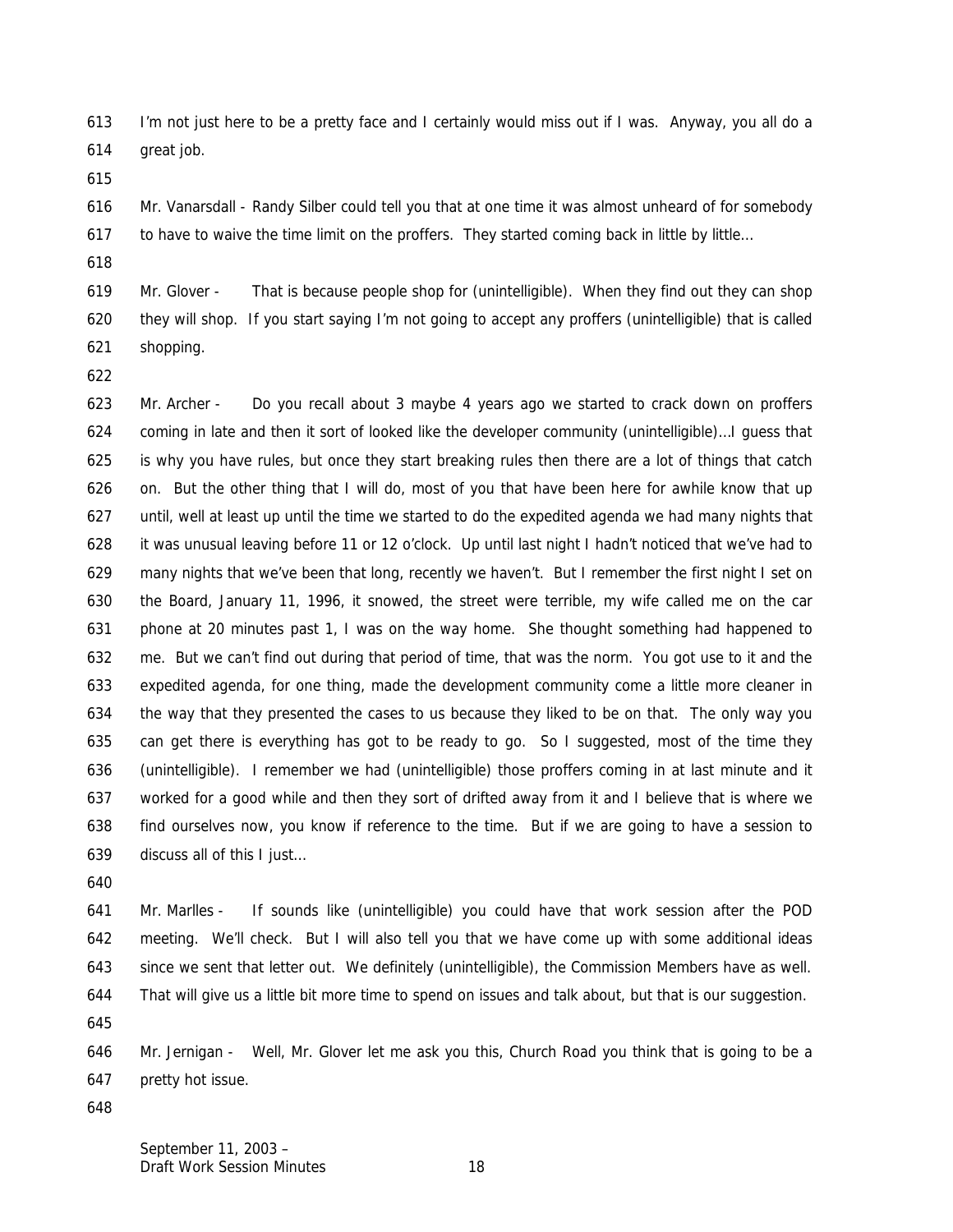Mr. Glover - Well, I don't know. He is saying differently and they may be working this out, Joe will probably be able to tell you better, but I just know that Ann \_\_\_\_\_\_, Judge \_\_\_\_\_\_ and Al Taylor were very adamant at the last Public Hearing. Al Taylor was one of the ones that came forward; as a matter of fact he is setting on the Planning Commission because of his efforts in that area. He did a great job and so did the others. But I don't know what it's going to be. Joe can you give us a reading on what you think?

 Mr. Emerson - Well, I know based on the historical information in our file that you saved was somewhat contentious. At the Public Meeting we had at Godwin I actually, based on my research, I was expecting much more of a crowd and we didn't get, we had roughly 50 or 60 people. I was expecting quite a bit more than that.

Mr. Glover - We were threatened a lawsuit the last time.

Mr. Jernigan - Well, I think…

Mr. Glover - Judge \_\_\_\_\_\_ threatened a lawsuit last time and I don't want to be sued.

667 Mr. Jernigan - If are going to defer this case to November  $5<sup>th</sup>$  why don't we have this Public Hearing for the Church Road at 6:00 and have our regular meeting at 7:00 the following week.

Mr. Glover - Al, is that okay with your people?

Mr. Taylor - 6:00 on Wednesday.

674 Mr. Jernigan - On November  $5<sup>th</sup>$ . Because if the meeting does draw long I don't want to start at 7 and have an hour and a half or two hours on the Church Road and then go to the zoning. I would rather start at 6 and if it runs a hour and a half we are only 30 minutes past the regular zoning.

 Mr. Taylor - How about 5:30? 

Mr. Jernigan - No.

 Ms. Ware - No.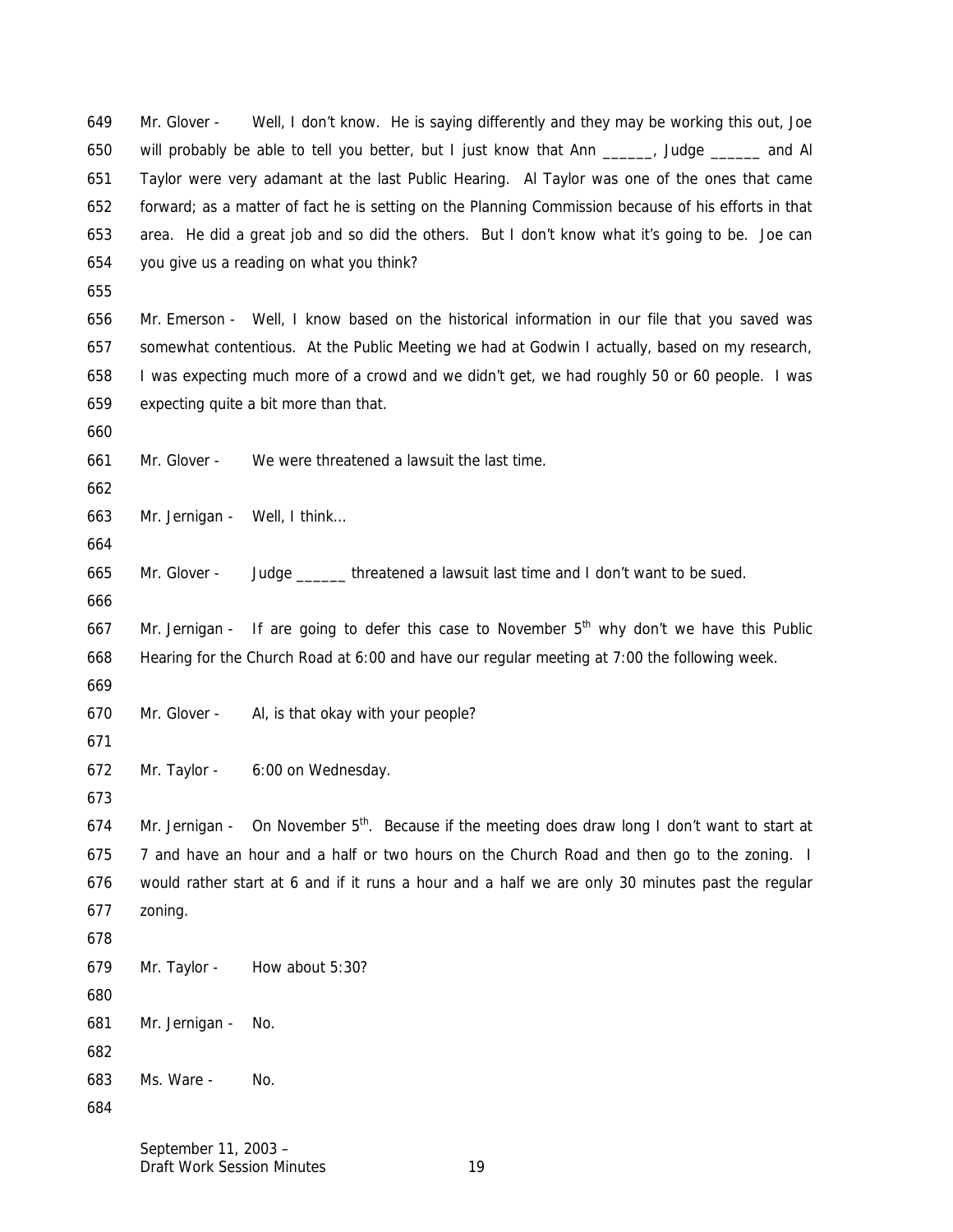Mr. Jernigan - A lot of people can't get here then. I think 6…if we start at 6 and it goes a hour and 15 minutes, we're only…

Mr. Taylor - Okay, I think 6 is fine.

 Mr. Glover – All right. Yes. I'll tell you all something else I would like for you to think about between now and the discussion here. There are 4 areas to be concerned about: (1) the amount of time that you the Planning Commission has to review 25 or 15 or 10 cases; (2) the amount of time that the staff has to review it and prepare your case and that is with this in mind, you've got to (unintelligible) planners that need mentoring, how much does your senior planners have to do that; (3) the next thing and its very important is my constituents don't, I don't know about yours, but I don't think mine like to stay here past 10:00/10:30 and I think we are doing an injustice by having so many cases that we have to stay here, keep that in mind when you are discussing these things and what you come up with I'm going to be gone after December, so…

700 Mr. Silber - You said you had 4 observations, Mr. Glover...

702 Mr. Vanarsdall - You don't plan on losing do you?

- 704 Mr. Silber What is number 4?
- Mr. Glover Number 4 is the Planning Commission (unintelligible).
- 
- 708 Mr. Jernigan Is there any more discussion?

- 710 Mr. Taylor No more discussion.
- 

 Mr. Marlles - One last quick thing, because of a prior engagement, Randy is going to be serving as Secretary tonight. I am going to be giving the presentation of the Loft Tower Amendment and then I'm going to leave so I will be setting out in the audience. But Randy will be setting in my spot.

Mr. Jernigan - Meeting is adjourned.

The Commission by consensus, set the date of November  $5<sup>th</sup> @ 6:00$  p.m. for the hearing regarding

719 the Church/Pump Land use Study.